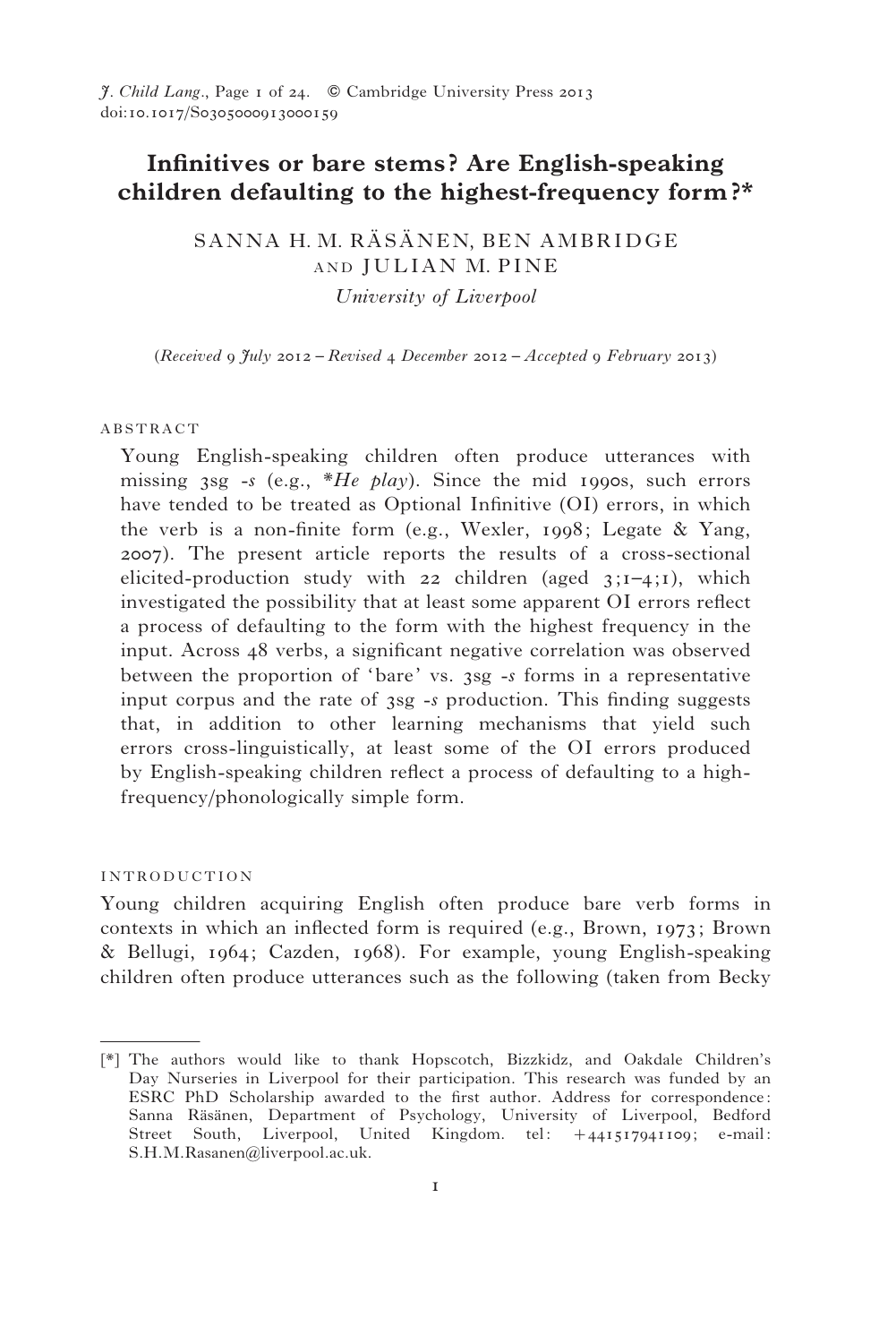in the Manchester corpus; Theakston, Lieven, Pine & Rowland, 2001) in 3sg present tense contexts:

- (1) \*Andy want it.
- (2) \*Daddy like lettuce.
- (3) \*Pingu go here.

Since the mid 1990s, such utterances have tended to be treated as Optional Infinitive (OI) errors (or Root Infinitive errors; Rizzi, 1994), because they typically appear during a period in which the child is also producing correctly inflected forms (Bromberg & Wexler, 1995; Harris & Wexler, 1996; Wexler, 1994, 1998). The suggestion is that, during this stage of grammatical development (approximately between the ages of two and four years), children may 'optionally' use an untensed (non-finite) verb form in a context in which, for adults, a tensed (finite) form is required. It is important to emphasize that under OI accounts, errors such as  $*Andy$  want it explicitly do not reflect either (a) simple omission or dropping of the  $-$ s morpheme (e.g., due to its low phonological/communicative salience) or (b) defaulting to the form of the relevant verb with the highest lexical frequency or phonological simplicity. Rather, OI accounts assume that when a child produces an utterance such as  $*Andy$  want it, she is producing a non-finite form that is fully licensed by her grammar (and, as such, is an 'error' only when viewed from the perspective of the adult grammar). A detailed account of exactly WHY children's grammars license non-finite forms in such contexts is given by Wexler (1998).

One obvious advantage of treating unmarked verb forms in English as OI errors is that it allows the data from English-speaking children to be assimilated into a unified account of the cross-linguistic pattern of verb-marking error (e.g., Wexler, 1994; 1998; Schutze & Wexler, 1996; Freudenthal, Pine, Aguado-Orea & Gobet, 2007; Legate & Yang, 2007). The claim is that utterances such as  $*Andy$  want it reflect the use of a non-finite form, which – due to a quirk of English – JUST SO HAPPENS to be identical in its surface form to the bare stem (and to all present tense forms other than 3sg). In OI languages other than English, the equivalent non-finite forms carry a distinct infinitival morpheme, and so do not share this superficial similarity with the bare stem (though they are sometimes indistinguishable from some of the forms in the present tense paradigm). For instance, a French child might produce  $*La$  fille jouer 'The girl play-INF' for La fille joue 'The girl plays', and a Dutch child might produce an OI error such as \*Papa koffie drinken '\*Daddy coffee drink-INF) for the adult target sentence Papa drinkt koffie 'Daddy drinks coffee'. These errors are characterized by the use of forms with overt infinitival markers (-er and -en, respectively). In the case of Dutch, the same marker is used for both the infinitive and present tense plural forms of the verb, but the fact that the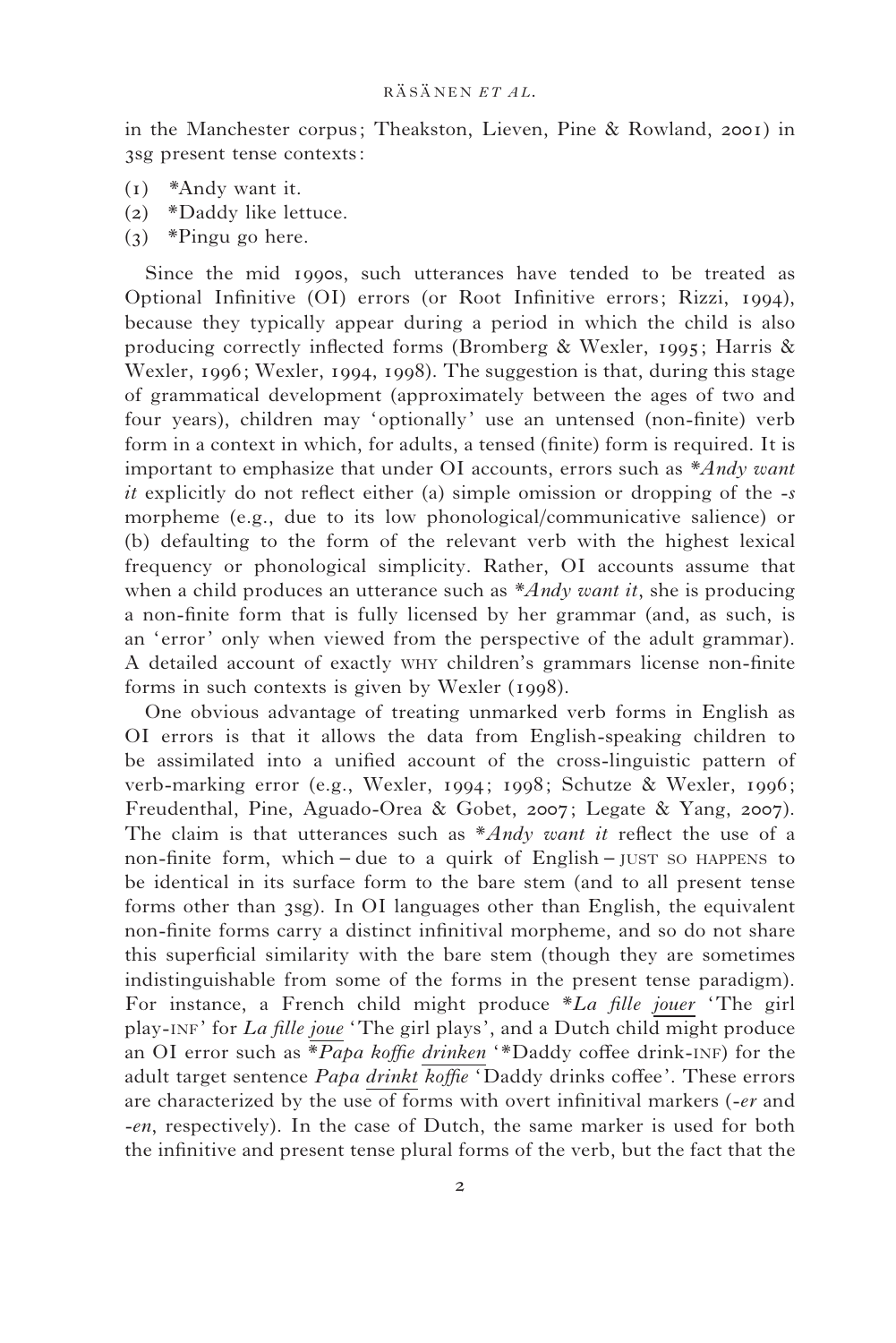verb is generally preceded by its complement (i.e., occurs in non-finite position) suggests that the majority of these errors are non-finite forms, as opposed to present tense plurals.

The OI approach has resulted in models – both generativist and constructivist – that make quite fine-grained predictions about the rate at which OI errors will occur in different languages, and the speed with which children emerge from the OI stage (Freudenthal et al., 2007; Legate  $\&$ Yang, 2007). However, as these models have been tested against a wider range of languages, it has become clear that they struggle to explain the very high rate of OI errors and the particularly extended nature of the OI stage in English.

Legate and Yang's (2007) Variational Learning Model (VLM; see also Yang, 2002, 2004) proposes that young children entertain several different grammars (where a grammar is defined as a set of parameter values) at the same time, with these grammars competing probabilistically. Parameter settings that are consistent with the linguistic input are reinforced, and the probability that they will be used again in the future increases. Parameter settings that are inconsistent with the input are punished, and the probability that they will be used in the future decreases. The relevant parameter here is the TENSE parameter: The +TENSE setting is rewarded by input utterances with overt tense marking (e.g.,  $He$  goes), and the -TENSE setting is rewarded by verb forms with no overt tense marking (e.g.,  $We go$ ). It is important to note that the VLM operates at the level of the clause, not the individual verb form. For example, He doesn't *play* and *He wants to play* would both reward the  $+TENSE$  grammar, as both forms have overt tense marking, the first on the auxiliary and the second on the main verb. On the other hand, They don't play, They play, and He can play would all reward the  $-$ TENSE grammar as, whilst the clauses are marked for tense, this marking is null, not overt. According to the VLM, OI errors occur when children learning languages that use tense marking have yet to definitively set the TENSE parameter to  $+$ TENSE, but are still entertaining the  $-$ TENSE setting (which is the target setting for languages such as Mandarin Chinese). Legate and Yang (2007) provide evidence that, as predicted, across three languages (English, French, and Spanish) the length of the OI stage is positively correlated with the proportion of clauses in the input with no overt tense marking.

An alternative explanation of the observed pattern of cross-linguistic variation with respect to the rate of OI errors is offered by a recent computational model: the Model of Syntax Acquisition in Children (MOSAIC; Freudenthal, Pine & Gobet, 2006; Freudenthal et al., 2007; Freudenthal, Pine & Gobet, 2009, 2010). According to MOSAIC, OI errors are truncated verb forms learned from compound-finite structures in the input (e.g.,  $He$ can go  $\rightarrow$ \*He go) in a way that reflects information-processing constraints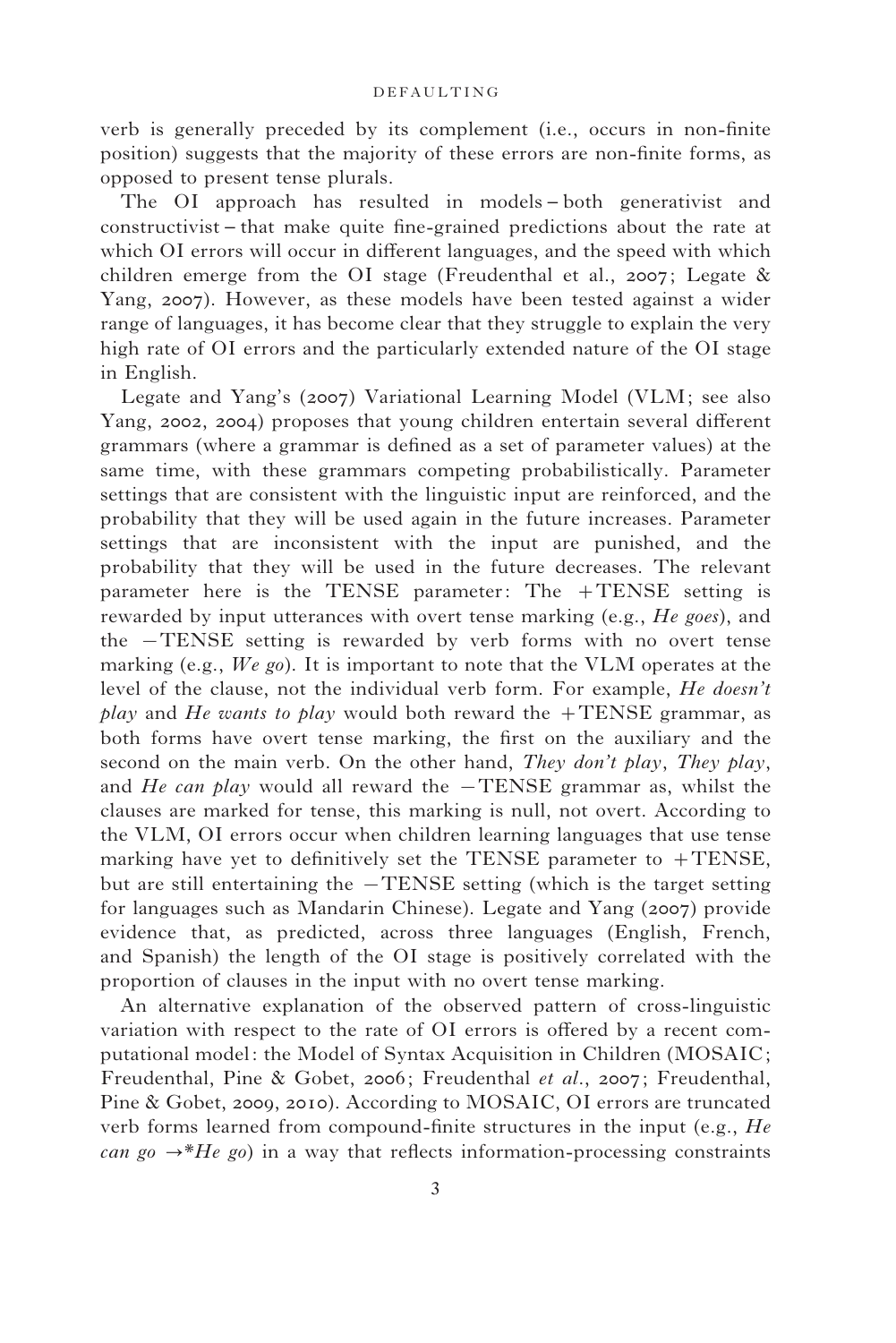on the language-learning mechanism. When processing a new utterance, elements at the beginning and end of the utterance are preserved, due to a small primacy and larger recency effect in learning. These effects are instantiated in the model by having it learn utterances gradually from the right and left edge with a bias towards right- as opposed to left-edge learning. Note that earlier versions of the model (e.g., Freudenthal et al., 2006) only learned from the right edge of the utterance. However, this meant that OIs with subjects were produced as a result of the model learning strings from questions (e.g., *Can he go* $\rightarrow$ \**He go*). This is somewhat implausible, as children are presumably able to differentiate between declarative and interrogative utterances. The version of the model described in the present paper, differentiates between declarative and interrogative input and learns declaratives from the former and questions from the latter. The inclusion of both an utterance-final and utterance-initial bias not only allows the model to learn OIs with subjects from declarative input (e.g.,  $He$ can go $\rightarrow$ \*He go), but also to simulate the cross-linguistic pattern of OI errors in wh-questions by learning OIs in wh-questions from interrogative input.

Freudenthal et al. (2010) show that MOSAIC provides a good fit to the cross-linguistic patterning of OI errors in Dutch, German, French, and Spanish. They also provide evidence for MOSAIC's prediction that the rate at which OI errors occur with different lexical verbs will be correlated with the proportion of non-finite verb forms in compound finite structures in the input. However, in an explicit comparison of MOSAIC and the VLM, they conclude that both models fail to account for the very high rates of OI error observed in English. In the case of the VLM, the model has no ready explanation for the finding of Freudenthal *et al.* (2010) that this error rate is higher for English than for Dutch or German, despite the fact that input corpora from the three languages contain similar levels of evidence in favour of the +TENSE parameter (if anything, Dutch contains slightly less evidence than English). In the case of MOSAIC, the model is unable to simulate the very high rate of OI errors in English  $(87\%)$ , which is more than 20 percentage points higher than the rate at which such errors occurred in MOSAIC's output  $(63\%)$ .

One possible reason for these difficulties is that apparent OI errors in English are actually the result of two separate processes: (i) producing non-finite verb forms, either as the result of an incorrect parameter setting (VLM) or through the truncation of compound finite verb forms (MOSAIC); and (ii) defaulting to the most frequent form of the verb when unable to access or retrieve the less frequent marked form. This possibility reflects the fact that, in English, at least for the vast majority of main verbs, the most frequent form is likely to be the bare form, which is indistinguishable from the infinitive. Defaulting errors in English are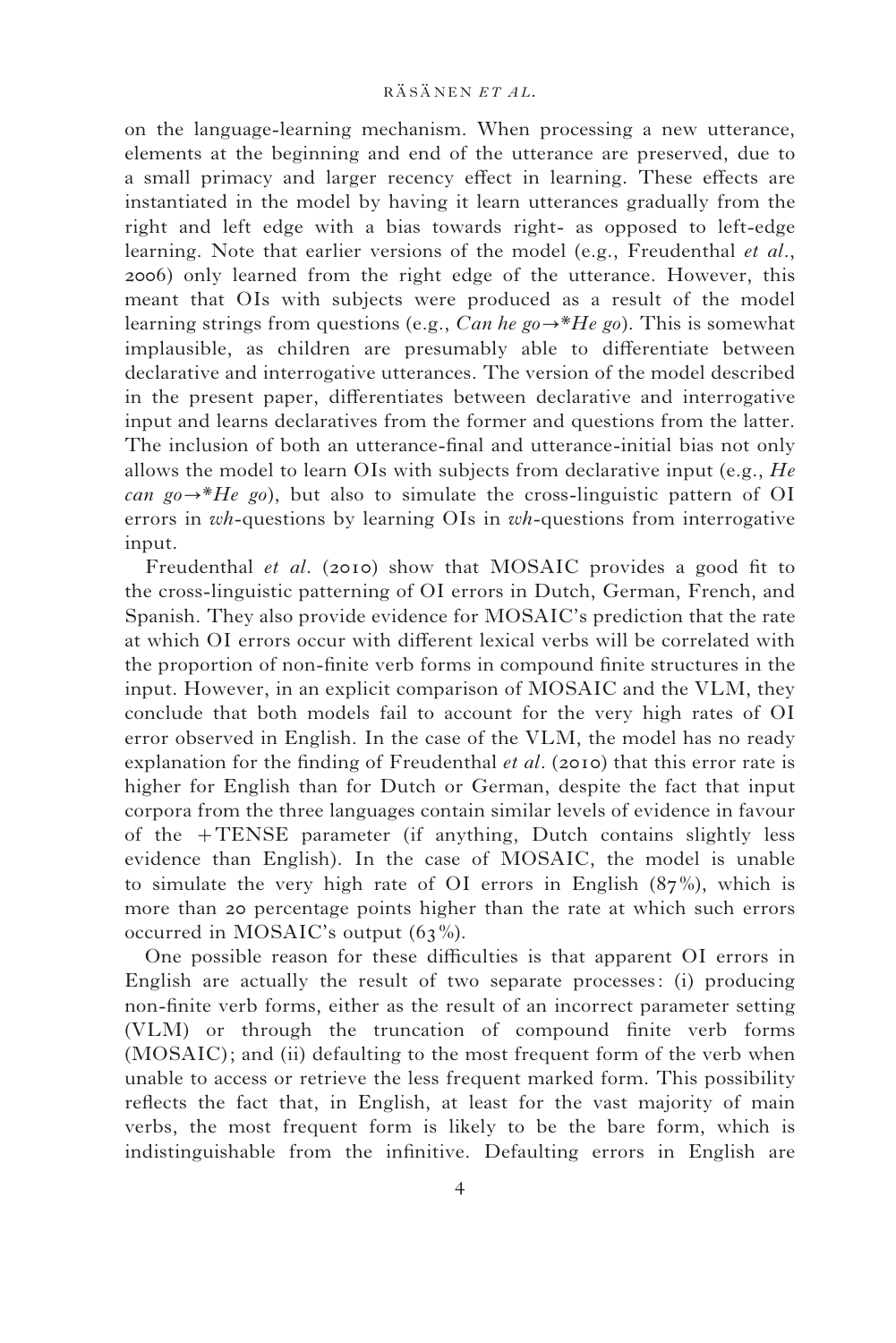therefore likely to be indistinguishable from OI errors and hence to increase the rate of (apparent) OI errors in English. Note that, in this context, the term 'bare form' refers to any lexical verb form that does not carry overt tense marking. Thus 'bare forms' include simple finite forms with null marking (e.g.,  $I/we/you/they$  go), imperatives  $(Go!)$ , 'no-change' past tense forms (e.g., *She hit him*) and also the lexical verbs in compound finite forms (e.g., He will/can/should/does/doesn't  $go$ ).

It is important to emphasize that the 'defaulting hypothesis' outlined here is intended not as an alternative account of the OI phenomenon per se, but rather as a complementary mechanism that can explain why OI errors are more common in English than would be predicted by current models of the OI stage. The claim is not, therefore, that ALL OI errors reflect a process of defaulting to the most frequent form of the verb. Rather, we suggest that, IN ADDITION TO errors produced by the mechanisms instantiated in MOSAIC or the VLM, children also SOMETIMES default to the form of each particular verb that is most frequent in the input. This may occur because children are unsure which form is required in a given context, or because they are unable to retrieve the correct form from memory (for example, under conditions of high cognitive load). Since all English present tense main verb forms except for 3sg (e.g., goes) are bare forms, the bare form is likely to be the most frequent form of any given verb, and hence the form to which children are predicted to default. Because, in English, bare forms are indistinguishable from genuine non-finite forms (whether licensed by an OI grammar or produced as a result of modal omission), defaulting to the bare form increases the rate of (apparent) OI errors (for a similar proposal from a generativist perspective, see Blom, 2007). Note that, even for languages such as Dutch and German, it is possible that some apparent OI errors are, in fact, a consequence of defaulting to a high-frequency present tense form that shares the same inflection as the infinitive (e.g., present tense plural -*en* in Dutch and German). However, in OI errors in Dutch and German, verbs tend to occur in non-finite position (i.e., after their complements), suggesting that the majority are, indeed, OI rather than defaulting errors (Jordens, 1990; Poeppel & Wexler, 1993).

Note that, in English, the bare form is not only the most frequent form but also, by virtue of its lack of additional morphemes, the most phonologically simple. The fact that the bare form is the easiest to produce constitutes another reason why children may default to it, perhaps particularly in cases where they are having difficulty planning an utterance. Indeed, there is evidence from naturalistic studies that children learning languages other than English often make errors in which they default to verb forms in the input that are frequent and phonologically simple. For example, Aguado-Orea (2004) reported that the two Spanish children studied produced errors involving defaulting to the 3sg present tense verb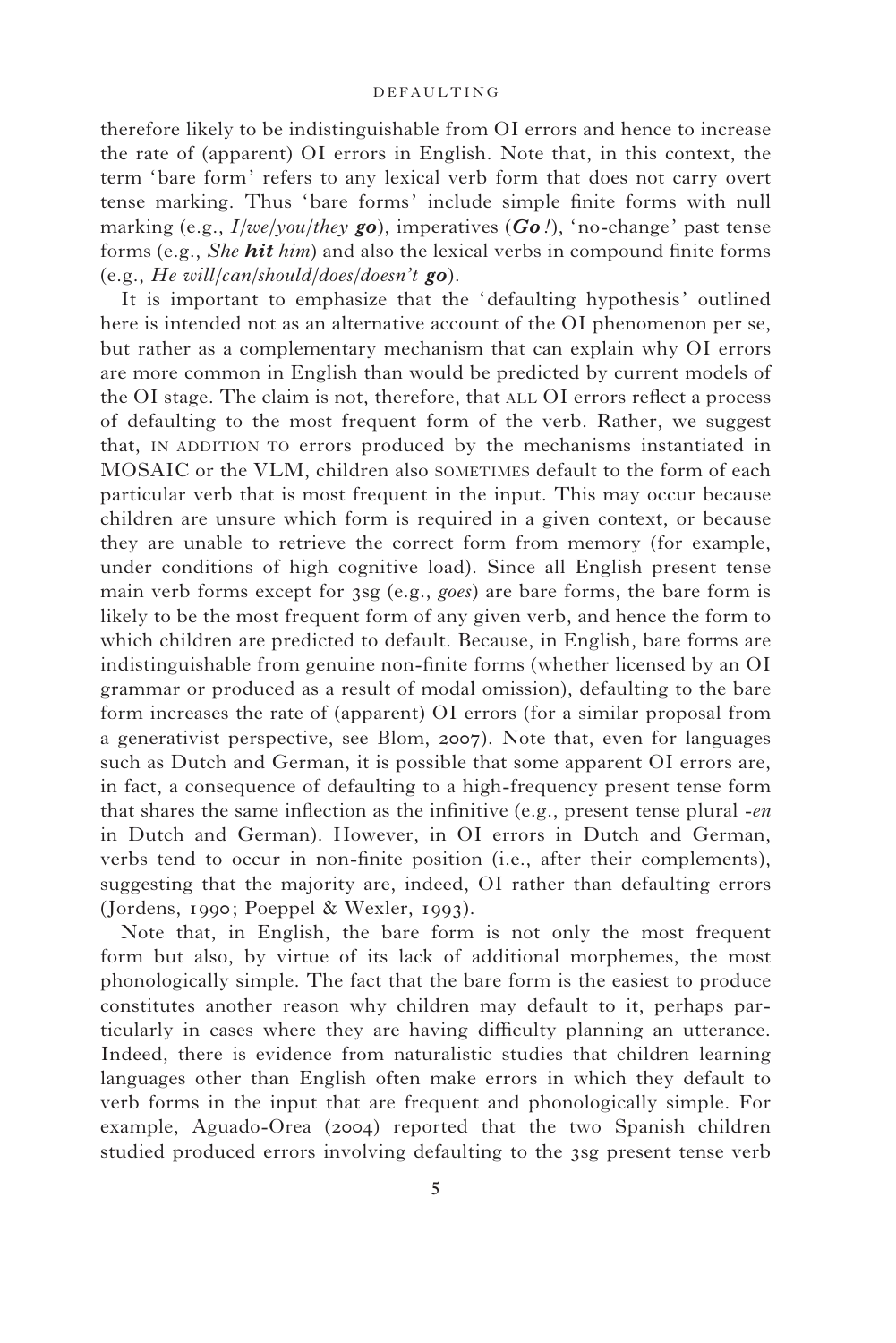form (particularly in 3pl contexts, e.g.,  $*$ *favier y Fernando juega*), which is both the most frequent and the phonologically simplest form. Similarly, although Finnish children probably do not produce OI errors, they do sometimes 'default' to the second person singular (2sg) imperative form, which bears no overt morphological marking, and is hence indistinguishable from the stem form (Toivainen, 1980; Laalo, 1994, 2003). It should be clear from this definition that we are arguing that the bare form is a 'default' only in the sense that – by virtue of its frequency and phonological simplicity – it is the form that is easiest for the child to recall and produce. We are not arguing that the bare form is some kind of morphosyntactic default form that can be used even when its features are not licensed by the subject (as, for example, Radford & Ploennig-Pacheco, 1995, argue for 3sg).

To our knowledge, the idea that English children will sometimes default to a bare form when a 3sg -s form is required (i.e., in simple finite contexts) has been tested in only a single study (though see Theakston, Lieven & Tomasello, 2003; Finneran & Leonard, 2010, for studies investigating children's acquisition of 3sg -s more generally using novel verbs, and Oetting & Horohov, 1997, and Van der Lely & Ullman, 2001, for studies investigating verb frequency and tense inflection with children with Specific Language Impairment). Song, Sundara, and Demuth (2009) found that the raw frequency of the verb in 3sg -s form in the CHILDES database (MacWhinney, 2000) did not account for any variability in children's production of 3sg -s forms versus OI errors. Although this finding would seem to count against the defaulting hypothesis, it seems likely that the important factor is not the RAW frequency of  $3sg -s$  forms in the input but the RELATIVE frequency of 3sg -s vs. bare forms. Any account under which two stored forms (e.g., *plays* and *play*) are competing for activation in memory predicts an effect of relative – as opposed to absolute – frequency. Bare forms of a particular verb in the input pull the child towards producing a bare form for that verb, whilst 3sg forms pull her towards producing a 3sg form (note that the VLM also operates in this manner, though at a higher level of abstraction). Following this logic, Matthews and Theakston (2006) demonstrated that the likelihood of correct irregular plural production (e.g., feet) was predicted not by the overall frequency of this form but by the relative frequency of the plural vs. singular form (feet vs. foot).

In the present study, we thus test the idea that at least some apparent OI errors in English reflect a process of defaulting to the bare stem, using an elicited production paradigm in which items vary in the extent to which the verb occurs in 3sg -s as opposed to bare form in the input language. It is predicted that the extent to which children produce bare verb form errors will correlate with the extent to which particular verbs occur in bare as opposed to 3sg -s form in the input language.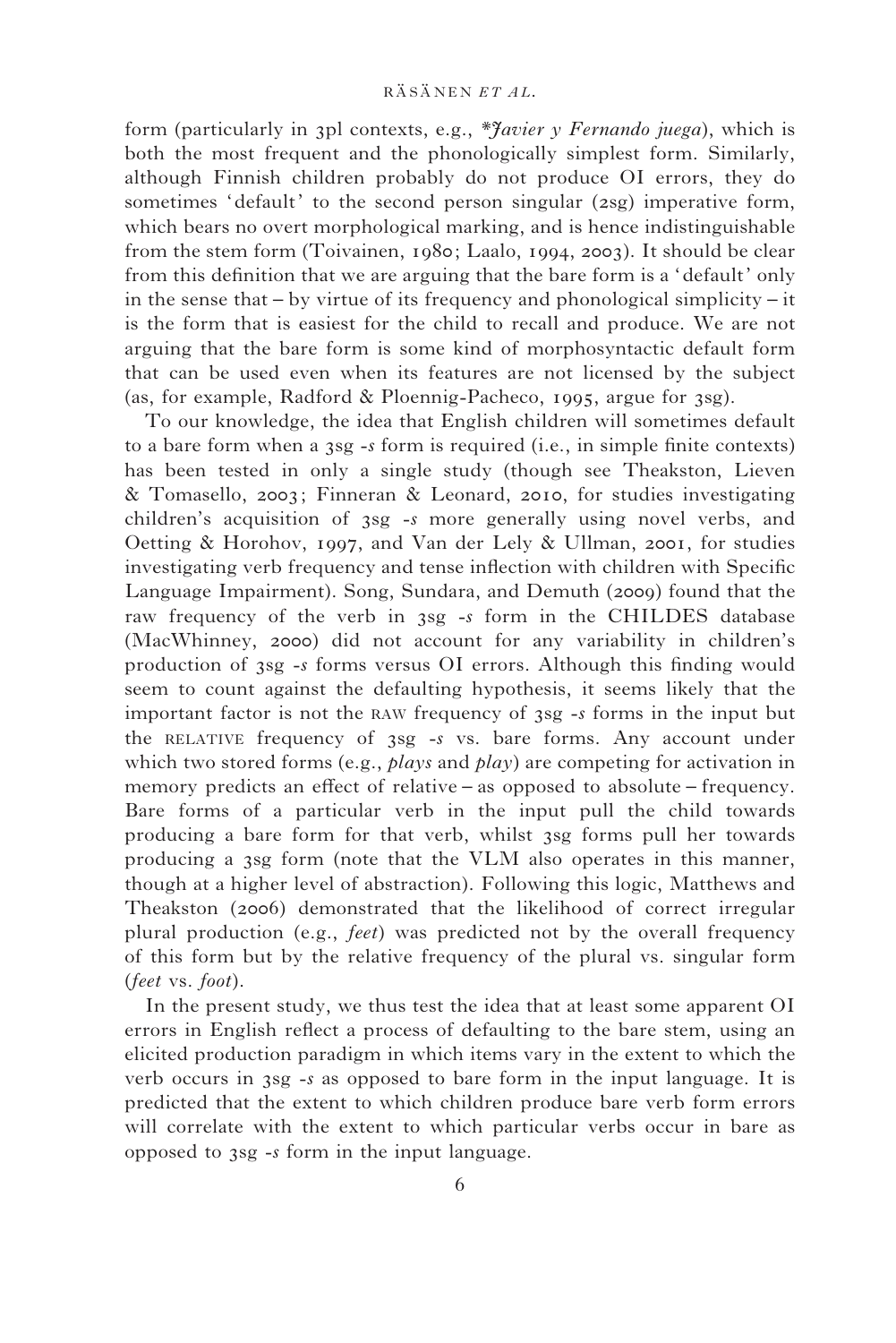#### METHOD

### Participants

The initial sample comprised 36 participants, recruited from three nurseries in Liverpool. All were typically developing, monolingual speakers of British English. No standardized language tests were used, but all the children were described by their teachers as displaying normal language development. Thus, there is no reason to believe that the children had any language disorders or particular problems with production of consonant clusters that could have affected the production of 3sg -s (none were reported by their teachers). In order to make sure that 3sg -s deletion was not a characteristic feature of the local dialect, a corpus search of the six Liverpool mothers' speech in the Post-Manchester Corpus (Rowland and Theakston, 2009) was conducted. The rate of 3sg -s deletion was  $\sigma$ -6% (22 instances out of a possible  $3,765$ ). There is therefore no evidence that  $3s^2$  -s deletion is a characteristic feature of the local dialect.

Eleven children were excluded because they did not attempt to repeat any sentences during the training phase (all children who completed the training phase also successfully completed the test phase). This relatively high attrition rate is consistent with previous elicited-production studies of morphology (e.g., Gerken, 1996; Valian & Aubry, 2005; Song et al., 2009). As the aim of the study was to explain between-verb variability in children's OI errors, data from another three children who made no OI errors were excluded from the statistical analysis. The final sample consisted of 22 participants with a mean age of  $3;7$  years (range  $3;1-4;1$ ).

### Design and materials

The study used a between-verbs, within-subjects design, with the number of correct uses of 3sg -s in the elicited-production task as the dependent variable. The stimuli consisted of 48 sentences and accompanying pictures, presented on a laptop computer. To develop the stimuli, verb frequency counts were obtained from the child-directed speech of the 12 mothers in the Manchester corpus (Theakston et al., 2001), chosen to be representative of British-English child-directed speech heard by preschool children.

The main continuous predictor variable – designed to test the defaulting hypothesis – was the proportion of uses of each verb in this corpus that were bare forms as opposed to 3sg -s forms, regardless of discourse context, collapsing across all 12 mothers (henceforth referred to simply as the 'defaulting' measure). Recall that, for the purposes of this study, a BARE FORM is defined simply as a form that lacks overt tense marking on the verb itself, whether or not it is a true non-finite form. For example, the proportion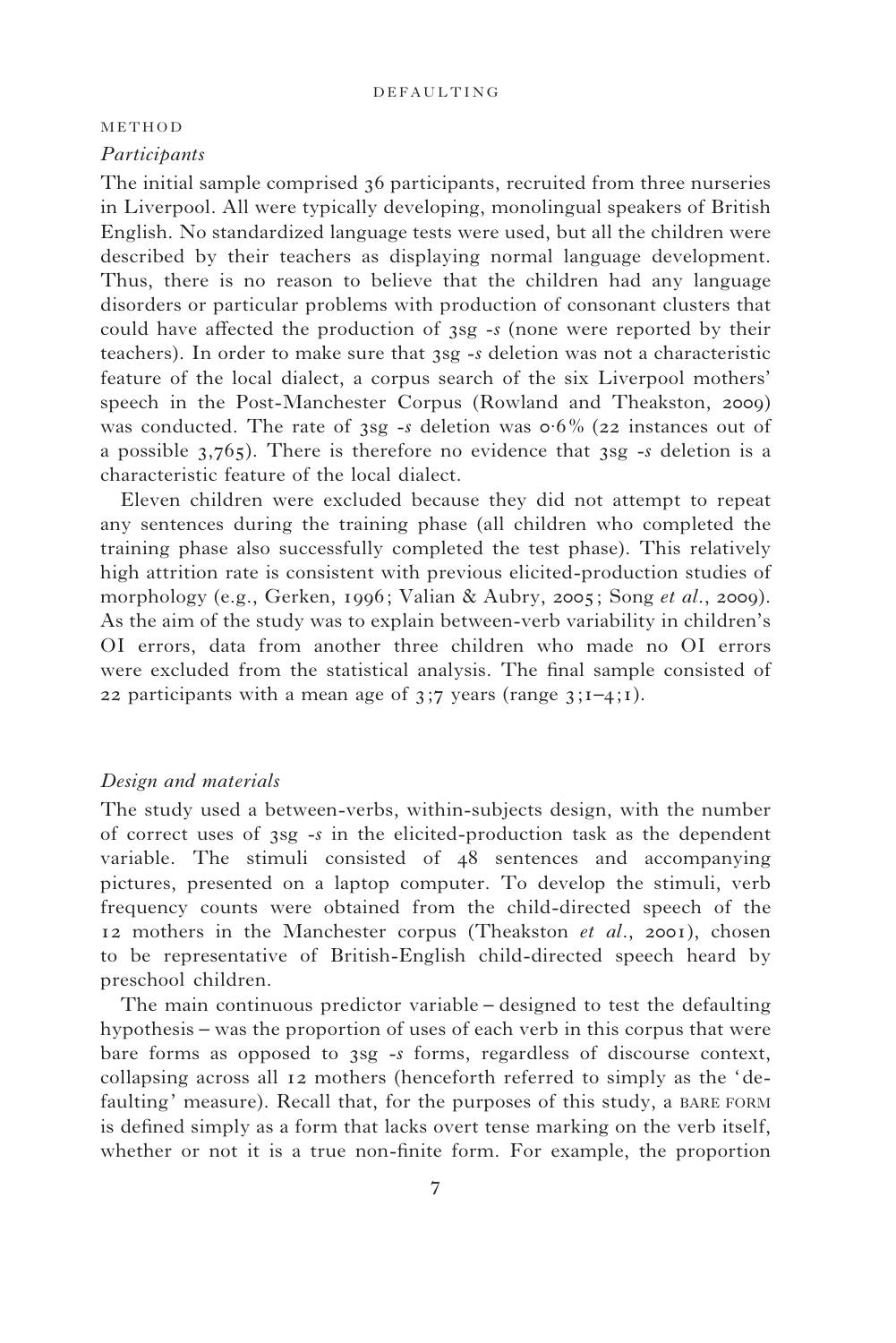#### $R$  $A$  $S$  $A$  $N$  $E$  $N$  $E$  $T$  $A$  $L$ .

of bare forms for *eat* ( $o·94$ ) was calculated as follows:

Occurrences of eat (1429)  
Occurrences of *eat* + Occurrences of *eats* (1429 + 94) = 
$$
\circ
$$
 · 94

Since the aim of the study was to investigate the effect of the relative frequency of 3sg -s forms vs. bare forms, any other inflected forms (i.e., present progressive and past tense) were ignored. This is because these forms do not pull towards either the 3sg -s or bare form.

From the 100 verbs with the highest overall frequency in the Manchester corpus input data, we selected a set of 48 verbs designed to vary continuously in terms of their values with respect to the predictor variable (excluding verbs that appear only as auxiliaries). Using these verbs, 48 trials were created (see 'Appendix' for the full set). Each trial consisted of a 'set-up' sentence beginning Every day  $\ldots$ , where the relevant verb was presented in a 'bare' (3pl) form (e.g., the children give), followed by a sentence containing two clauses conjoined with *and*. Each of these two clauses included a 3sg subject and 3sg -s verb form (e.g., Kate gives ... and Sam gives ...). For example, the complete trial for give was as follows (see Figure 1 for the pictorial stimuli used):

## Every day the children give Mum something. Kate gives a card and Sam gives a present.

The second clause (underlined in the example above) was designated the target clause (i.e., the clause that children attempted to repeat in the training session, and to produce in the elicited-production test session). This clause always began with a one-syllable word, which was either the name of the character (Sam or Kate) or, occasionally, the name of a toy (e.g., Po). In every target clause, the verb was followed by a phrase consisting of three syllables. Thus, except for five two-syllable verbs (colours, cuddles, pushes, tickles, opens), the target clause always contained the same number of syllables (five). The three-syllable phrase following the verb always started with a vowel in order to ensure that it would be easy to detect whether or not the child produced the 3sg -s morpheme. Importantly, because all target clauses used a 3sg subject (e.g.,  $Sam$ ), the use of a bare form (e.g., \*Sam give a present) always constituted an OI error. In other words, the target clause to be produced by the child always constituted an obligatory context for 3sg -s.

Note that the use of the Every day  $\ldots$  context sentence ensured that the use of the 3sg -s form (e.g., Sam gives) as opposed to the present progressive (Sam is giving) or past tense form (Sam gave) was natural. Although the Every day  $\ldots$  prompt sets up a context of habitual aspect rather than ongoing action, this was unavoidable, as  $-\text{ in}$  everyday spoken English  $-\text{ the}$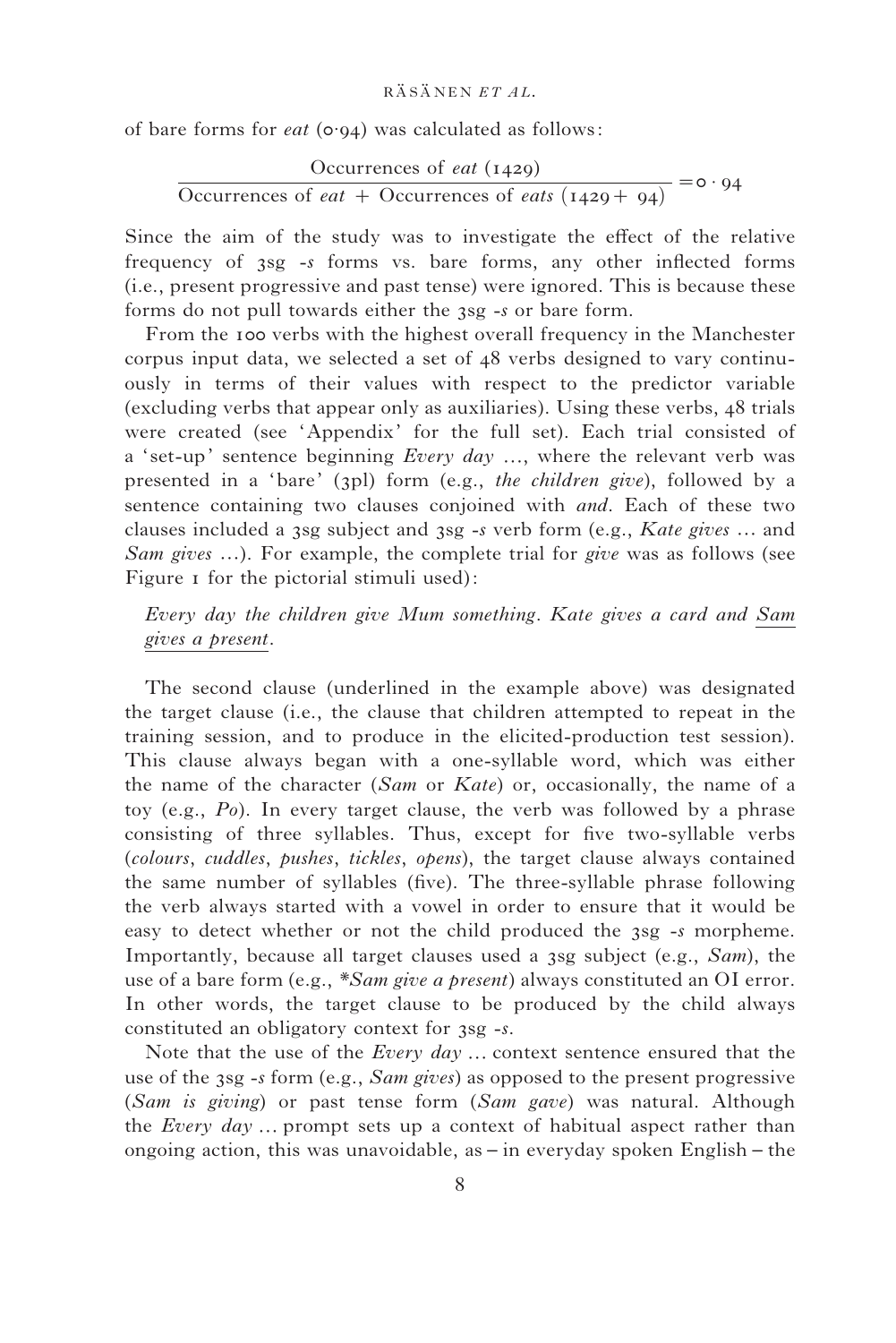

Fig. 1. Illustration for the trial 'Every day the children give Mum something. Kate gives a card and Sam gives a present.'

use of a simple present tense form to describe an ongoing action (e.g., Sam gives a present) is extremely unnatural; the present progressive form (e.g., Sam is giving a present) would be used instead. In any case, this does not affect the predictions of the present study, which relate solely to the use of 3sg -s, regardless of aspect.

For each trial, an illustration (see Figure 1 for an example) was presented on a laptop computer (with a 17-inch screen) using PowerPoint (children were invited to press the button to proceed to each subsequent picture, which served as an incentive to continue). A microphone (Shure SM58) connected to the computer (running Audacity 1.3.12-Beta recording software) was used to record children's responses. Loudspeakers connected to the laptop allowed the children to hear their own amplified voices, which constituted an incentive to copy the experimenter (in the training session) and to produce their own sentences (in the test session).

## Procedure

Each child completed a training session then, on the following day, a test session, with each session lasting approximately 15–30 minutes, depending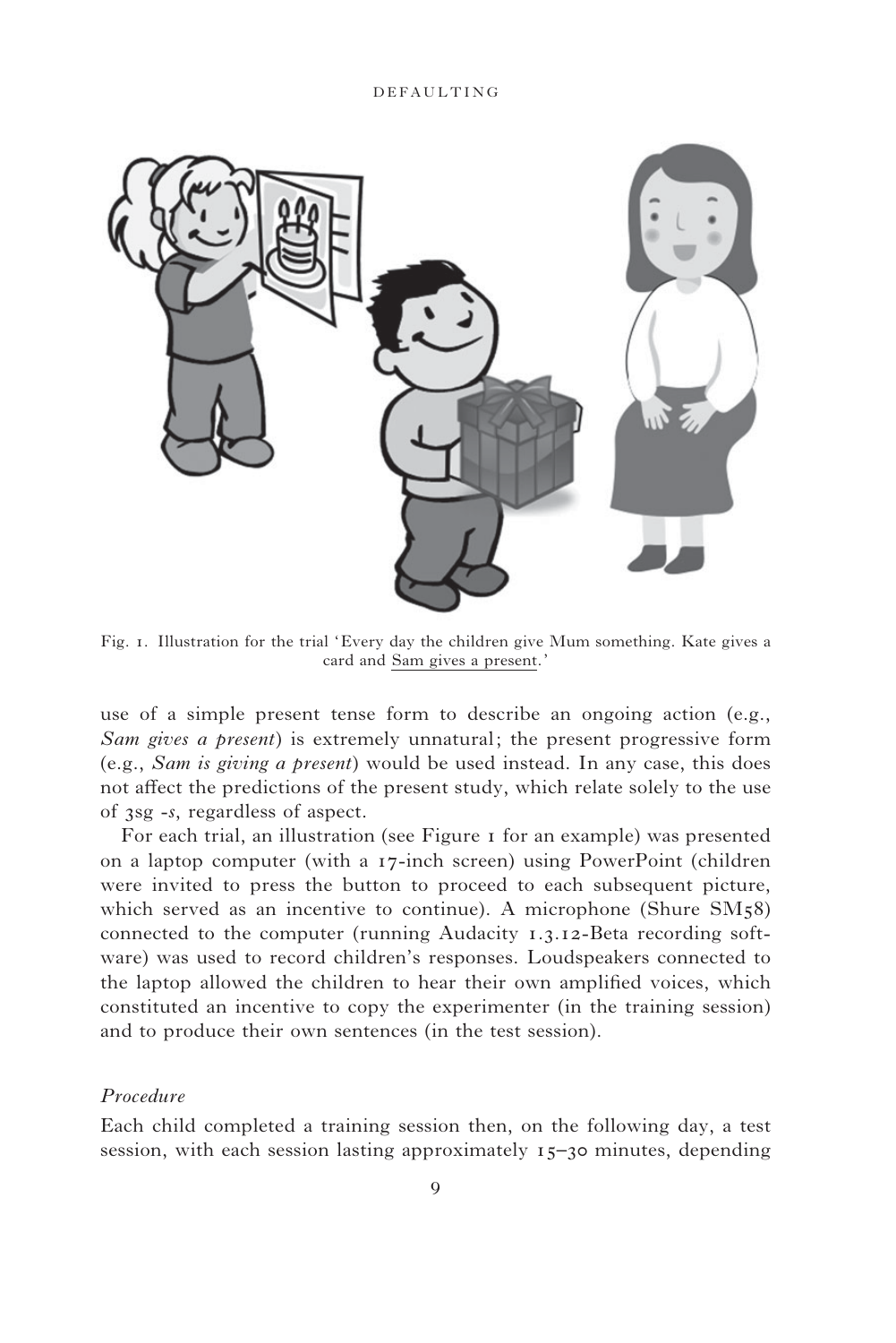on the child. In both sessions, each child completed all the trials in one of four predetermined pseudo-random orders. Each child was tested individually with a member of nursery staff present.

## $Day I - training session$

The aim of the elicited-imitation training session was to teach children the relevant target response for each trial, and hence to ensure that, in the subsequent elicited-production test session, they attempted this ' target clause' (as opposed to making up their own utterances, perhaps using non-target verbs). The child was seated in front of the laptop, and was told that he or she would be playing a turn-taking game with the experimenter, in which they would describe some pictures together. First the child completed a brief warm-up that involved ' testing the microphone' by producing her own name and those of the story characters. The experimenter then brought up the first picture and produced the set-up sentence (e.g., Every day the children give Mum something) and the conjoined-clause sentence ending in the target clause (e.g., Kate gives a card and Sam gives a present). The experimenter then asked 'Can you say [target clause]?' to elicit an attempted repetition (though most children spontaneously imitated the target clause after the first one or two training trials). If the child did not attempt to repeat the sentence after three prompts of this nature, the experimenter moved on to the next picture. Eleven children were excluded from the study for failing to repeat four consecutive trials during this training phase (there were no additional drop-outs during the test phase).

## $Day 2-test session$

For the elicited-production test session, children were told that they would be playing the same game as previously, but this time it would be up to them to try to remember what happens in each picture. The experimenter followed the same procedure as for the training session (e.g., saying Every day the children give Mum something. Kate gives a card and  $\ldots$ ), except that, instead of producing the target clause, she simply pointed at the relevant character and awaited the child's response. Very occasionally, the child did not attempt a response, in which case the experimenter modelled the beginning of the target clause (e.g.,  $Sam$  ...) up to three times, before moving on to the next picture.

## Transcription, scoring, and reliability

The responses were transcribed from the audio-recordings and coded by the first author. Each response was coded solely on the basis of the form of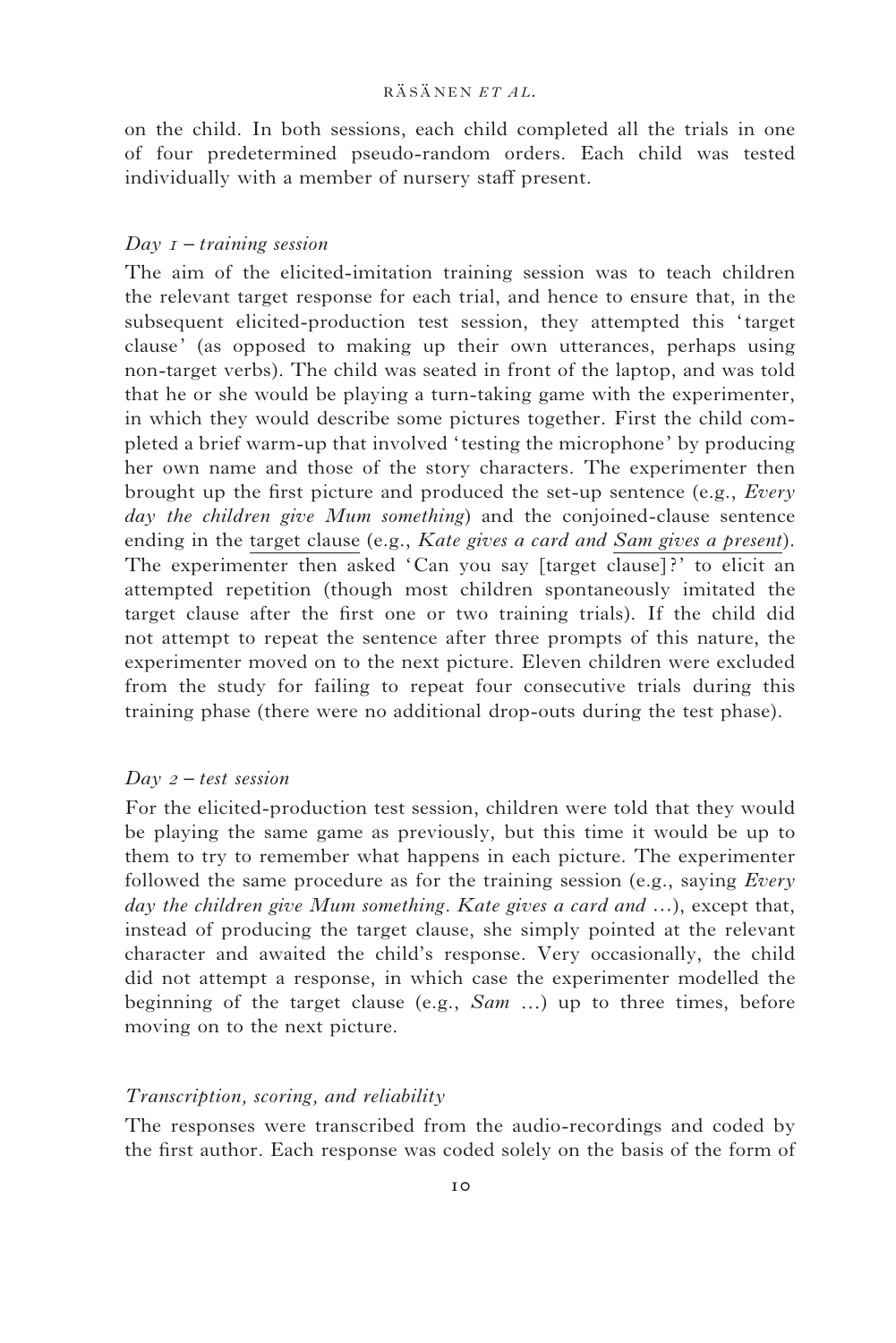the target verb produced: 3sg -s (e.g., gives)  $(N=696)$ , non-finite (e.g., give)  $(N=197)$ , or other/unscorable (including non-target verbs, no response, past tense/present progressive responses, incomprehensible/inaudible responses)  $(N=164)$ . Other deviations from the target clause (e.g., substitution of subjects or objects) were ignored. The responses were also transcribed independently by a trained undergraduate research assistant who was blind to the hypotheses under investigation. Inter-rater reliability, as measured by Cohen's kappa, was  $\sigma$ 88 (96% agreement). Any disagreements regarding the presence of a 3sg -s were subjected to re-listening until agreement was reached.

### RESULTS

The mean proportion of children producing the correct 3sg -s form for each verb (excluding trials for which no valid attempt at the target verb was made) is shown in Table 1. Note that because trials with missing data were excluded, correct 3sg -s forms and OI errors sum to 100%. Overall, children's performance was good  $(M=77.91\%$  correct production of 3sg -s,  $SD=41.51$ , as would be expected given their relatively advanced age  $(M=3;7)$  (The mean proportion of correct 3sg -s production in the training session= $\circ 82$  [SD= $\circ 32$ ]). Table 1 also shows the proportions of bare forms versus 3sg -s forms (defaulting measure) in the input corpus, as well as the raw frequencies of bare and 3sg forms. Note that even the verb with the lowest proportion of bare forms  $(\hat{t}t = \varphi \cdot 77)$  still occurs considerably more frequently in bare than 3sg -s form. The data appear to pattern broadly as predicted by the defaulting hypothesis, with more OI errors (i.e., fewer correct productions) for verbs that have a high proportion of bare forms relative to 3sg -s forms in the input.

The prediction under investigation is as follows. If children show an effect of defaulting to the bare form, then the overall proportion of bare versus 3sg -s forms in the input (defaulting measure) will be a significant negative predictor of the rate of 3sg -s production across verbs. To test this prediction, mixed-effects regression models with participants and items as random effects (see Baayen, 2008) were fitted to the data. The advantage of using such an approach as opposed to traditional by-subjects/items regression analysis is that the former takes into account both by-subject and by-item variation, and thus has more power. The fixed effects varied by analysis, but included the defaulting measure as described above, age (in months), a compound-finites measure (described with the relevant analysis below), raw bare form and 3sg -s form frequencies, and two control predictors: the total length of, and serial position of the verb in, the child's response. As the outcome measure was dichotomous (each child produced either a 3sg -s form or an OI error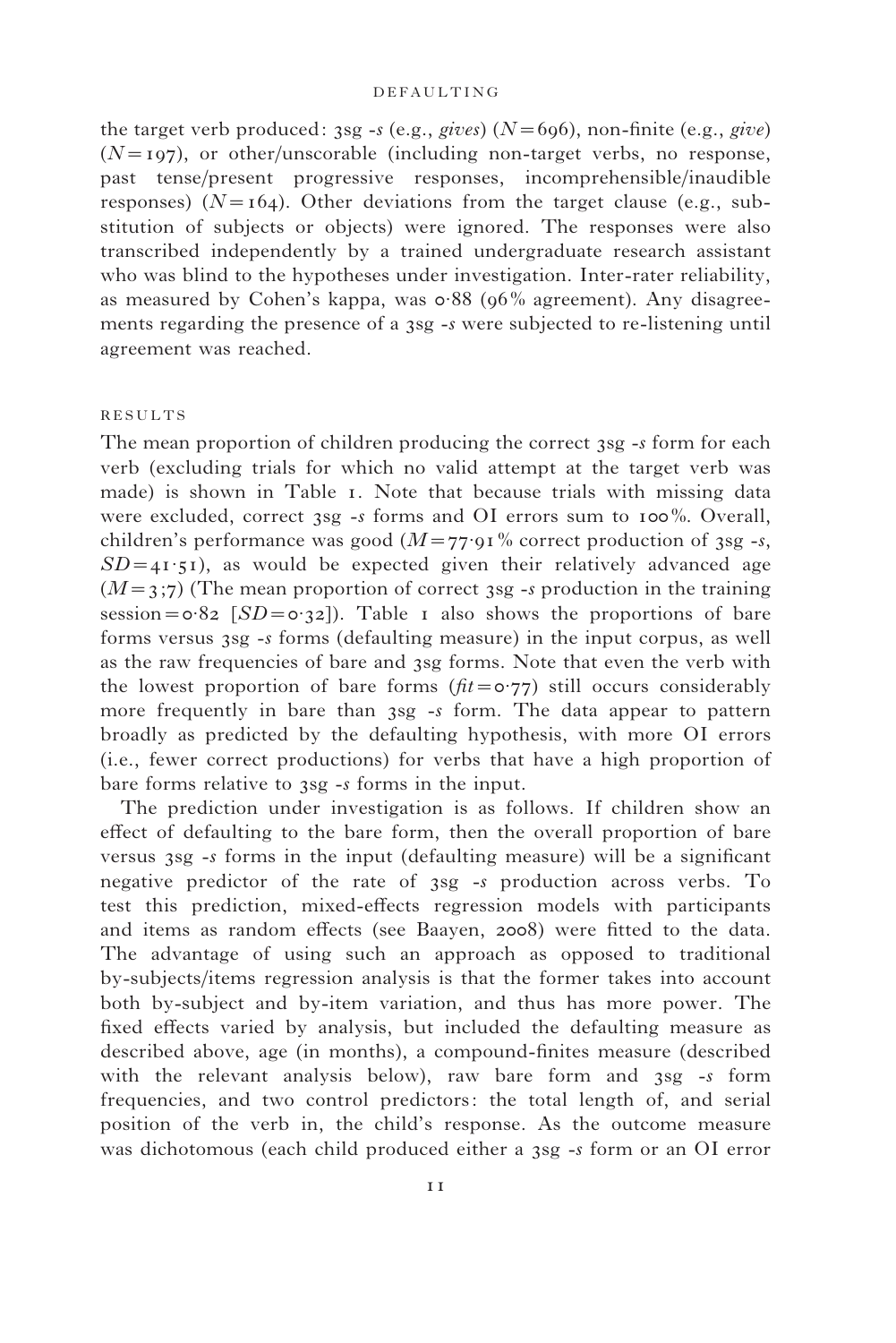## RÄSÄNEN ET AL.

TABLE 1. Mean proportion of correct production of 3sg -s on the elicited production task for each verb, the proportions of bare forms in all contexts and compound finites as opposed to 3sg -s present tense verb forms and the raw frequencies of 3sg -s and bare forms in the Manchester corpus input

| Verb         | Number of<br>children<br>contributing<br>data | Proportion<br>of correct<br>production<br>of $3sg - s$ (vs.<br>OI errors) | Proportion<br>of compound<br>finites | Proportion<br>of bare forms | Raw<br>frequency of<br>$3sg - s$ forms | Raw<br>frequency<br>of bare<br>forms |
|--------------|-----------------------------------------------|---------------------------------------------------------------------------|--------------------------------------|-----------------------------|----------------------------------------|--------------------------------------|
| Build        | 19/22                                         | 0.79                                                                      | 1.00                                 | 0.00                        | $\overline{4}$                         | 629                                  |
| Buv          | 18/22                                         | 0.79                                                                      | 1.00                                 | 0.00                        | 3                                      | 384                                  |
| Climb        | 20/22                                         | 0.65                                                                      | I.00                                 | 0.95                        | 6                                      | 120                                  |
| Colour       | 19/22                                         | 1.00                                                                      | 1.00                                 | o.89                        | IQ                                     | 155                                  |
| Come         | 18/22                                         | 1.00                                                                      | 0.77                                 | 0.05                        | 442                                    | 5217                                 |
| Cuddle       | 20/22                                         | $\circ 86$                                                                | 1.00                                 | 0.04                        | 12                                     | 201                                  |
| Do           | 15/22                                         | 1.00                                                                      | 0.81                                 | $\sigma$ .08                | 126                                    | 6872                                 |
| Draw         | 19/22                                         | 0.85                                                                      | 1.00                                 | $1.00$                      | 3                                      | 760                                  |
| Drink        | 21/22                                         | o.8o                                                                      | 1.00                                 | 0.02                        | 14                                     | 165                                  |
| Drive        | 21/22                                         | 1.00                                                                      | 1.00                                 | 0.02                        | 23                                     | 278                                  |
| Eat          | 21/22                                         | 0.93                                                                      | o.68                                 | 0.94                        | 94                                     | 1429                                 |
| Find         | 21/22                                         | 0.50                                                                      | o.67                                 | 1.00                        | 6                                      | 1716                                 |
| Fit          | 22/22                                         | 1.00                                                                      | 0.87                                 | 0.77                        | 70                                     | 232                                  |
| Give         | 19/22                                         | 0.79                                                                      | 1.00                                 | 0.08                        | 2I                                     | 1196                                 |
| $G_{0}$      | 21/22                                         | 0.93                                                                      | 0.58                                 | o.88                        | 1201                                   | 8831                                 |
| Have         | 10/22                                         | 0.03                                                                      | 0.65                                 | $\circ 8_4$                 | 1852                                   | 9930                                 |
| Help         | 15/22                                         | $\circ 86$                                                                | 0.50                                 | 0.00                        | I O                                    | 663                                  |
| Hold         | 22/22                                         | 0.73                                                                      | 1.00                                 | 0.00                        | 6                                      | 446                                  |
| Hurt         | 20/22                                         | 0.73                                                                      | 0.50                                 | o.82                        | 84                                     | 374                                  |
| Keep         | 20/22                                         | 1.00                                                                      | 0.33                                 | o.8q                        | 80                                     | 627                                  |
| Know         | 21/22                                         | 0.79                                                                      | $\circ$ 89                           | 0.00                        | 45                                     | 4193                                 |
| Leave        | 19/22                                         | $\circ 86$                                                                | I O                                  | $\circ$ . $98$              | 9                                      | 547                                  |
| Let          | 20/22                                         | 0.73                                                                      | o.60                                 | 0.00                        | IO                                     | 104I                                 |
| Like         | 15/22                                         | $\circ$ 86                                                                | 0.53                                 | O Q 2                       | 292                                    | 3349                                 |
| Look         | 20/22                                         | o.8o                                                                      | 0.25                                 | $\circ 8_4$                 | 592                                    | 3098                                 |
| Make         | 17/22                                         | 0.10                                                                      | 0.35                                 | 0.01                        | 173                                    | 2484                                 |
| Need         | 19/22                                         | 1.00                                                                      | O.11                                 | $\circ$ 83                  | 368                                    | 1808                                 |
| Open         | 16/22                                         | 0.83                                                                      | 0.75                                 | 0.03                        | 33                                     | 453                                  |
| Plav         | 10/22                                         | 0.77                                                                      | 1.00                                 | 0.00                        | 12                                     | 1705                                 |
| Pull         | 21/22                                         | o.69                                                                      | 1.00                                 | 0.00                        | $\rm I\ I$                             | 703                                  |
| Push         | 18/22                                         | 0.75                                                                      | $\circ$ 88                           | 0.00                        | 5                                      | 353                                  |
| Put          | 20/22                                         | 0.73                                                                      | 1.00                                 | 1.00                        | 37                                     | 8189                                 |
| Read         | 21/22                                         | 0.79                                                                      | 1.00                                 | $1.00$                      | $\overline{a}$                         | 584                                  |
| Run          | 10/22                                         | 0.93                                                                      | $O \cdot 4I$                         | O Q 2                       | 15                                     | 177                                  |
| Sav          | 17/22                                         | O.02                                                                      | O O O                                | 0.77                        | 583                                    | 1959                                 |
| See          | 17/22                                         | 0.02                                                                      | $\circ 86$                           | $I \cdot OO$                | 17                                     | 5114                                 |
| Show         | 13/22                                         | I.00                                                                      | 0.50                                 | o·98                        | I <sub>2</sub>                         | 565                                  |
| Sleep        | 20/22                                         | $\circ$ 87                                                                | o.8q                                 | 0.00                        | $\overline{7}$                         | 526                                  |
| <b>Stand</b> | 19/22                                         | o.8o                                                                      | 0.04                                 | 0.00                        | 6                                      | 486                                  |
| <b>Start</b> | 16/22                                         | $\circ 86$                                                                | 0.00                                 | 0.01                        | 14                                     | 202                                  |
| Tell         | 15/22                                         | 0.02                                                                      | 0.50                                 | 0.00                        | 17                                     | 1318                                 |
| Think        | 14/22                                         | o.82                                                                      | 0.38                                 | 0.00                        | 43                                     | 7393                                 |
| Throw        | 21/22                                         | 1.00                                                                      | 1.00                                 | $\circ$ .08                 | I O                                    | 47I                                  |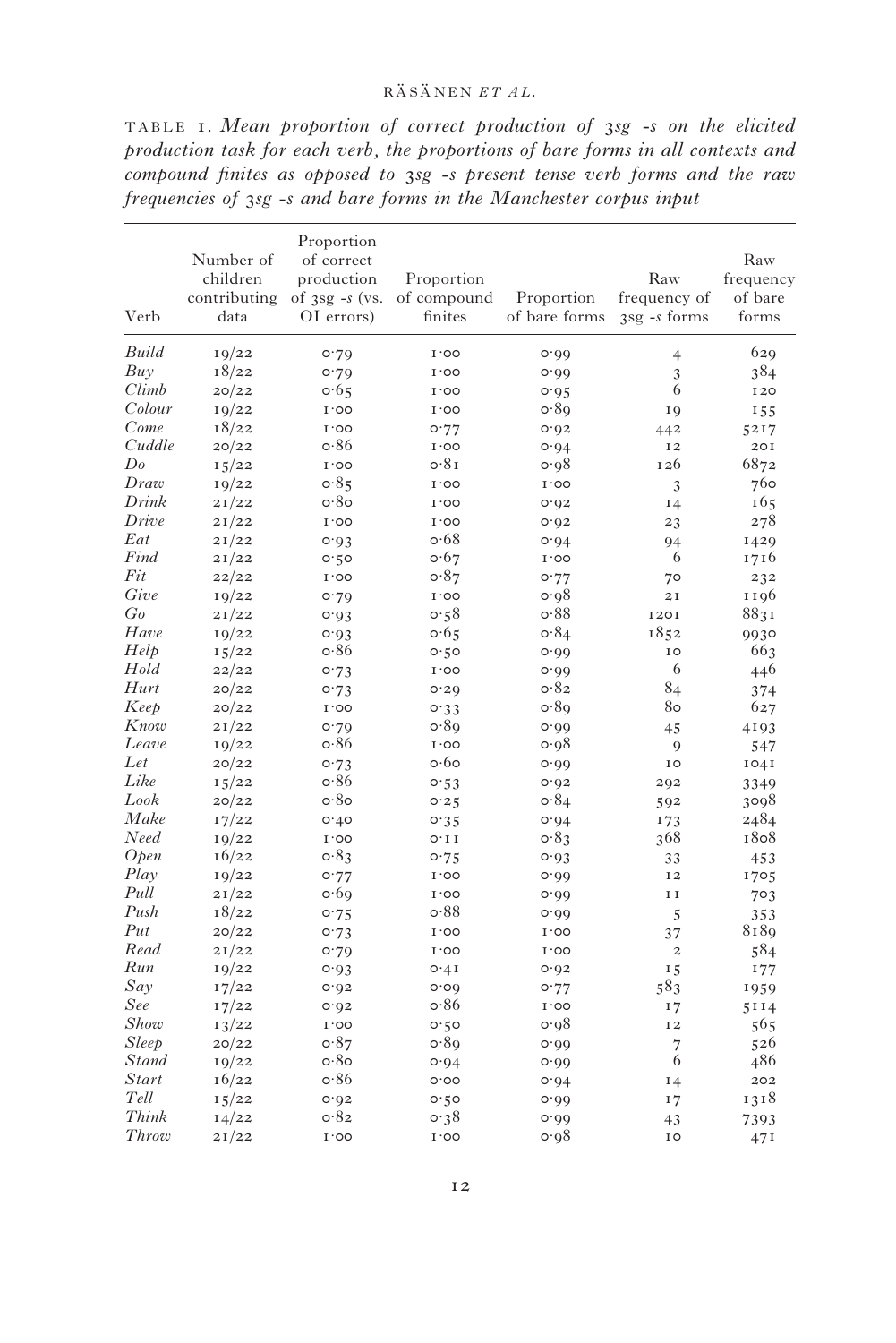| Verb   | Number of<br>children<br>data | Proportion<br>of correct<br>production<br>OI errors) | Proportion<br>contributing of $3sg -s$ (vs. of compound Proportion<br>finites | of bare forms 3sg -s forms | Raw<br>frequency of | Raw<br>frequency<br>of bare<br>forms |
|--------|-------------------------------|------------------------------------------------------|-------------------------------------------------------------------------------|----------------------------|---------------------|--------------------------------------|
| Tickle | 16/22                         | 0.50                                                 | o.60                                                                          | 0.00                       | 17                  | 160                                  |
| Turn   | 17/22                         | o·6q                                                 | 1.00                                                                          | $\circ$ . $98$             | 1 I                 | 560                                  |
| Want   | 18/22                         | O.03                                                 | 0.27                                                                          | 0.93                       | 605                 | 7572                                 |
| Wear   | 19/22                         | 1.00                                                 | 1.00                                                                          | O.03                       | 1 Q                 | 248                                  |
| Work   | 15/22                         | o·6q                                                 | 0.85                                                                          | O.04                       | 20                  | 316                                  |

| TABLE I $(Cont.)$ |  |  |  |
|-------------------|--|--|--|
|-------------------|--|--|--|

for each verb, with other responses treated as missing data), logistic regression models were used. The outcome measure was coded as  $i = cor$ rect production of 3sg, 0=bare form (OI error) produced. All model comparisons were made using likelihood ratio tests performed in R with the ANOVA function.

The first (baseline) model (Model A) included age, the length of the child's response, and the serial position of the verb in the child's response as fixed effects. A significant effect of age was observed  $(\beta = 0.15, SE = 0.06,$  $z=2.34$ ,  $p=\overline{019}$ , reflecting the fact that, as expected, the proportion of correct 3sg -s production increased with age. Neither the length of the response ( $\beta = \circ 23$ ,  $SE = \circ 14$ ,  $z = 1.68$ ,  $p = .092$ ), nor the serial position of the verb in the response  $(\beta = 0.28, SE = 0.29, z = 1.00, p = .319)$ , had any significant effect on the production of the 3sg -s. These two non-significant predictors were thus omitted from the subsequent models, and Model A with only age as a fixed effect was used as a reduced model against which subsequent models were tested (see Table 2 for model details).

The fixed effects in the second model (Model B) were age and the defaulting measure, in order to investigate the effect of bare forms on the production of 3sg -s. Whilst the fixed effect of age remained significant  $(\beta = \circ \circ \circ \circ S)$ ,  $z = 2.40$ ,  $p = \circ \circ \circ \circ S$ , a significant negative effect of the proportion of bare forms in the input (defaulting measure) on children's 3sg -s production across verbs was also observed  $(\beta = -7.04, \, SE = 2.42,$  $z=-2.91$ ,  $p=\infty$ 4). Thus, the more often a verb appeared in bare form in the input, the more often children produced an OI error – and the less often they produced a correct 3sg -s form – for that verb. The AIC values revealed that this model  $(AIC=800.70; logLik = -395.35)$  was indeed a significantly better fit to the data than the reduced model (Model A)  $(AIC=806.76, logLik=-399.38)$  (p=.005). By-verb regression on the mean correct performance revealed the  $R^2$  value to be  $\circ \circ 8$  (simple Pearson correlation  $r=-\text{o-}28$ ).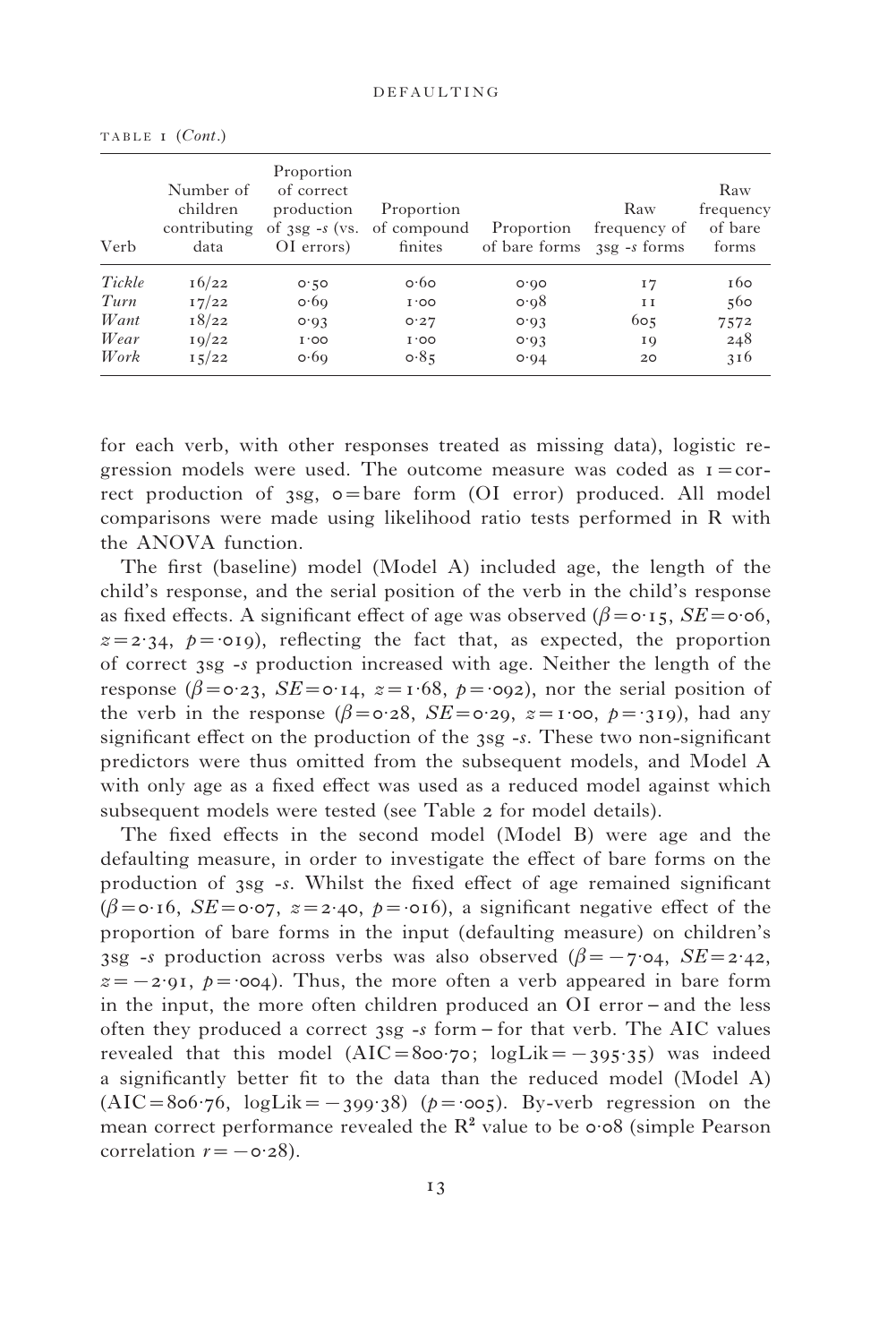## $R$  $A$ s $A$  NEN  $ET$   $AI$ .

| Variable                              |         | SЕ   | $\boldsymbol{z}$ |      |
|---------------------------------------|---------|------|------------------|------|
| Model A: Reduced model<br>(Intercept) | $-5.13$ | 2.87 | $-1.79$          | .073 |
| Age                                   | 0.16    | 0.07 | 2.4              | 017  |

TABLE 2. The mixed-effects regression models fitted to the data

NOTES: Model log likelihood=-399.38; Random effects: Participant ( $Var=1.31$ ,  $SD = I \cdot I4$ ), Verb ( $Var = o \cdot 65$ ,  $SD = o \cdot 8I$ ).

Bold values indicate that the effect is statistically significant at  $p \leq 0.5$  or greater.

| Variable                                                   |         | SЕ   | $\boldsymbol{z}$ | D    |
|------------------------------------------------------------|---------|------|------------------|------|
| Model B: Defaulting hypothesis                             |         |      |                  |      |
| (Intercept)                                                | 1.5     | 3.64 | $O \cdot 4I$     | .68  |
| Proportion of bare forms $(vs. 3sg -s)$<br>in all contexts | $-7.04$ | 2.42 | $-2.01$          | 004  |
| Age                                                        | 0.16    | 0.07 | 2.40             | ∙от6 |

NOTE: Model log likelihood =  $-395.35$ ; Random effects: Participant ( $Var=1.29$ ,  $SD=1.14$ ), Verb ( $Var = \text{o} \cdot 49$ ,  $SD = \text{o} \cdot 70$ ).

Bold values indicate that the effect is statistically significant at  $p < \infty$  or greater.

| Variable                                        |              | SЕ              | $\boldsymbol{z}$ |            |
|-------------------------------------------------|--------------|-----------------|------------------|------------|
| Model C: Raw bare form frequency<br>(Intercept) | $-5.16$      | 2.87            | $-1.8$           | .791       |
| Raw frequency of bare forms<br>Age              | O.02<br>0.16 | $o$ 0.0<br>0.07 | 0.27<br>2.40     | 791<br>017 |

NOTES: Model log likelihood=-399.35; Random effects: Participant ( $Var=1.30$ ,  $SD = 1.14$ ), Verb ( $Var = 0.65$ ,  $SD = 0.81$ ).

Bold values indicate that the effect is statistically significant at  $p < 0.05$  or greater.

| Variable                                                                            |                                | SЕ                   | $\boldsymbol{z}$        |                             |
|-------------------------------------------------------------------------------------|--------------------------------|----------------------|-------------------------|-----------------------------|
| Model D: Raw 3sg form frequency<br>(Intercept)<br>Raw frequency of 3sg forms<br>Age | $-5.26$<br>$\circ 8_4$<br>0.16 | 2.85<br>0.48<br>0.07 | $-1.84$<br>1.76<br>2.40 | .065<br>.078<br>$\cdot$ 016 |

NOTES: Model log likelihood= $-397.83$ ; Random effects: Participant (Var=1.29,  $SD = 1.14$ ), Verb ( $Var = 0.57$ ,  $SD = 0.75$ ).

Bold values indicate that the effect is statistically significant at  $p < \infty$  or greater.

| Variable                                                          |         | SЕ   | $\boldsymbol{z}$ |             |
|-------------------------------------------------------------------|---------|------|------------------|-------------|
| Model E: MOSAIC hypothesis                                        |         |      |                  |             |
| (Intercept)                                                       | $-4.91$ | 2.00 | $-1.69$          | .000        |
| Proportion of compound finites<br>$(vs. 3sg - s)$ in 3sg contexts | $-0.29$ | o·61 | $-\circ 48$      | $\cdot 631$ |
| Age                                                               | 0.16    | 0.07 | 2.39             | 017         |

NOTES: Model log likelihood= $-399.27$ ; Random effects: Participant (Var=1.30,  $SD = 1.14$ ), Verb ( $Var = 0.65$ ,  $SD = 0.81$ ).

Bold values indicate that the effect is statistically significant at  $p < 0.5$  or greater.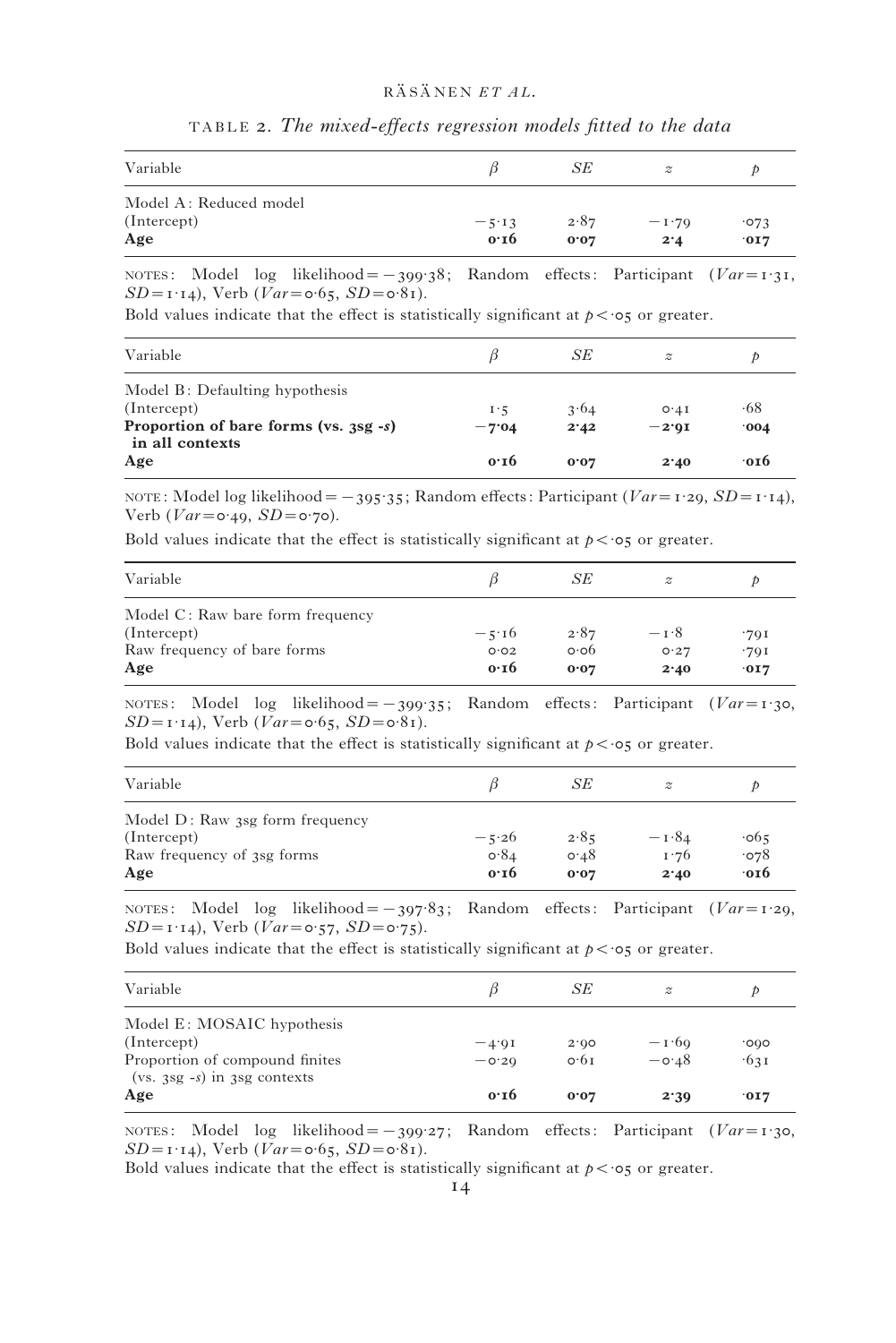In order to validate the use of proportional as opposed to absolute frequency as a predictor in the above analysis, models were also derived which included, in addition to age, the raw frequency of the verb in bare stem form (Model C) and the raw frequency of the verb with  $3sg - s$ (Model D) as fixed effects. Although there was a marginal effect of raw frequency of the verb with 3sg -s, neither model provided a significantly better fit to the data than the reduced (age-only) model A ( $AIC = 808.69$ ,  $logLik = -399.35$ ,  $p = .971$  for model C; AIC=805.66, logLik= $-397.83$ ,  $p = \sigma/8$  for model D). Furthermore, Model B with the proportion of bare forms constituted a significantly better fit to the data than either Model C or D ( $p < \infty$  and  $p = \infty$ 24, respectively). These findings are consistent with the view that proportional frequency is the more appropriate measure, and provide a potential explanation of the null effect observed in a similar study that used only the raw 3sg -s frequency measure (Song *et al.*, 2009).

One possible objection to the present results is that children could be producing apparent 'defaulting' errors (e.g., Sam gives  $\rightarrow$  Sam give) by truncating compound finite structures in modal contexts, as assumed by MOSAIC (e.g., Sam can give  $\rightarrow$  Sam give) (although this does not seem particularly likely given the discourse context of the game, which sets up a habitual 3sg context, rather than a modal context). If this is the case, then the defaulting measure may be a significant predictor of the error rate only because the rate at which verbs occur in bare form (defaulting measure) is an effective proxy for the rate at which they occur in compound finite structures. Indeed, the defaulting measure (proportion of bare vs. 3sg forms) includes compound finite uses (e.g., Sam can  $give$ ) – which are, by definition, bare forms – in its counts. In order to eliminate this possibility, we therefore calculated the rate at which each verb occurs in the input IN COMPOUND FINITE STRUCTURES ONLY, and ran a final analysis including only this predictor and age as fixed effects (Model E).

This compound finite measure (or MOSAIC measure) reflected the proportion of uses of each verb that were non-finites in 3sg compound-finite constructions as opposed to 3sg -s forms. These proportions were calculated by hand-coding the input data of one child (Becky) selected at random from the Manchester corpus. (The input estimates for the compound-finite measure were restricted to one child's input data simply because of the need to hand-code the data for this particular analysis. Hand-coding the data from all 12 children in the Manchester corpus would have been extremely time-consuming. For example, just for the verb *eat*, the number of utterances to hand-code would have been 1,517). The measure included all semi-modal/modal/auxiliary utterances (e.g.,  $He's$  going to eat; He can eat; He does[n't] eat) in 3sg declarative contexts. For example, the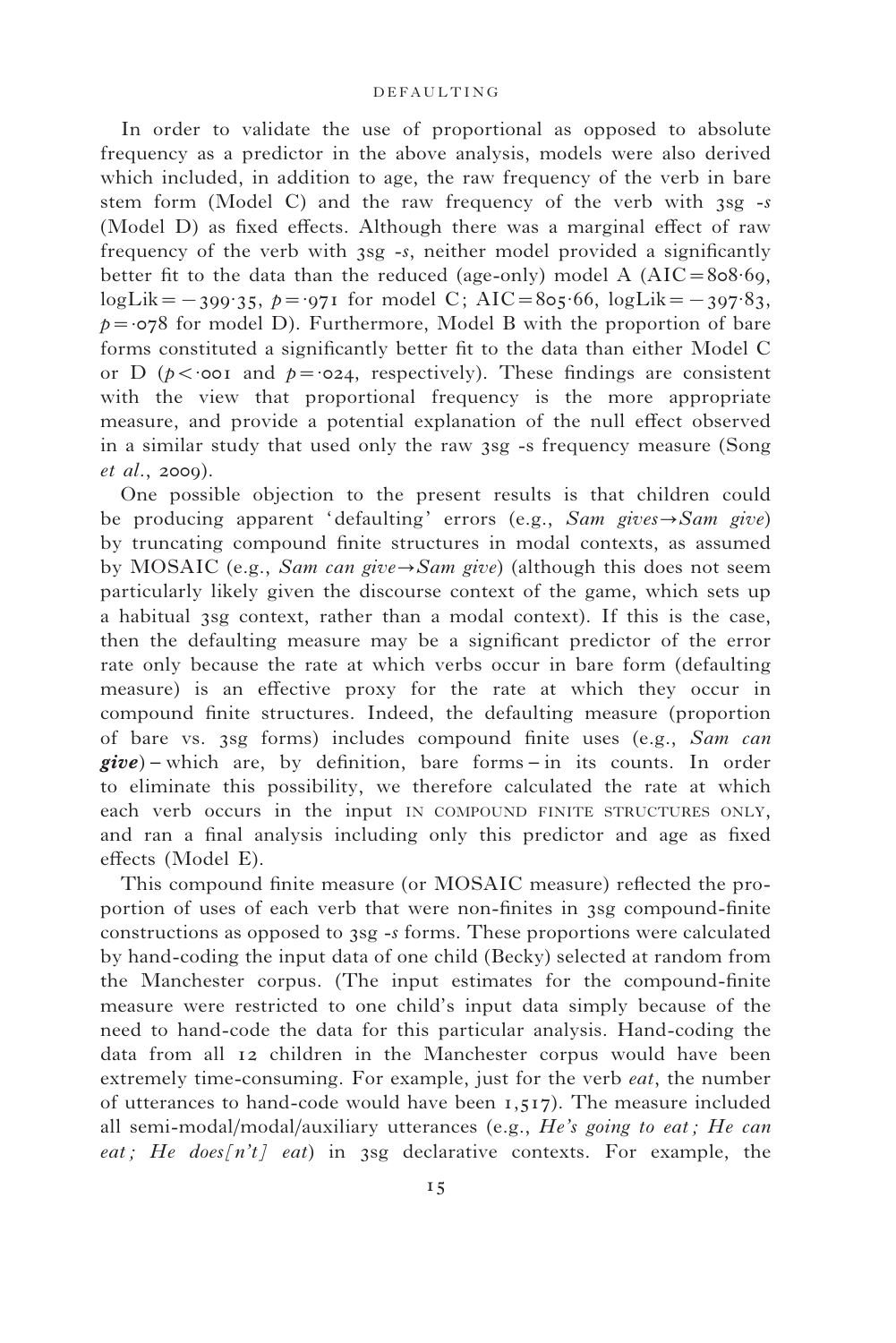proportion of compound finites for *eat* ( $\sigma$ -68) was calculated as follows:

Occurrences of *eat* as non-finite in declarative 3sg compound finites (15) Occurrences of eat as non-finite in declarative 3sg compound finites  $(15)$  =  $\circ$   $\cdot$  68

+ Occurrences of *eats* [all in declarative 3sg contexts] (7)

Note that the analysis was restricted to declarative contexts because all the sentences elicited in the present study were declaratives, and because it is somewhat implausible to assume that children take strings learned from questions and use them in declarative contexts. Thus, the MOSAIC measure maps more closely onto the current version of MOSAIC than it would have done had we also included questions.

In order to investigate whether the MOSAIC measure was a significant predictor of the children's performance, this measure was included – in addition to age – in a final model (Model E). No effect of compound finites was observed  $(\beta=-\infty.29, SE=\infty.61, z=-\infty.48, p=\cdot631)$  with Model E  $(AIC=808.54, logLik = -399.27)$  failing to offer a significantly better fit to the data than the reduced Model A (AIC=806.76, logLik= $-399.38$ ,  $p = 64$ ). Furthermore, Model B provided a significantly better fit to the data  $(AIC=800.70, logLik = -395.35, p < 0.001)$  than Model E. Thus, consistent with the defaulting hypothesis, the compound-finite measure was not a significant predictor of the error rate. Note also that an additional analysis using a version of the MOSAIC measure that included both declaratives and questions yielded a very similar pattern of results. These results appear to be at odds with the results of Freudenthal *et al.* (2010), who did find a significant by-verb correlation between the proportion of compound finites in the input and OI errors. However, it is worth noting that Freudenthal et al.'s measure of OI errors is based on a much wider range of contexts than those elicited in the present study. This is an issue to which we return in the 'Discussion'.

To summarize, the elicited production paradigm was successful in eliciting OI errors in young English-speaking children. The results indicated that the higher the proportion of bare forms in the input, the higher the rate of OI errors in children's productions, thus providing evidence for the defaulting hypothesis. The findings also demonstrate that defaulting to the frequent, phonologically simple bare form accounts for variance that cannot be explained in terms of differences in the rate at which verbs occur in compound finites in the input.

## DISCUSSION

The present study was designed to examine the Optional Infinitive phenomenon by investigating whether defaulting to the most frequent and phonologically simplest form of each verb – the bare form – can explain why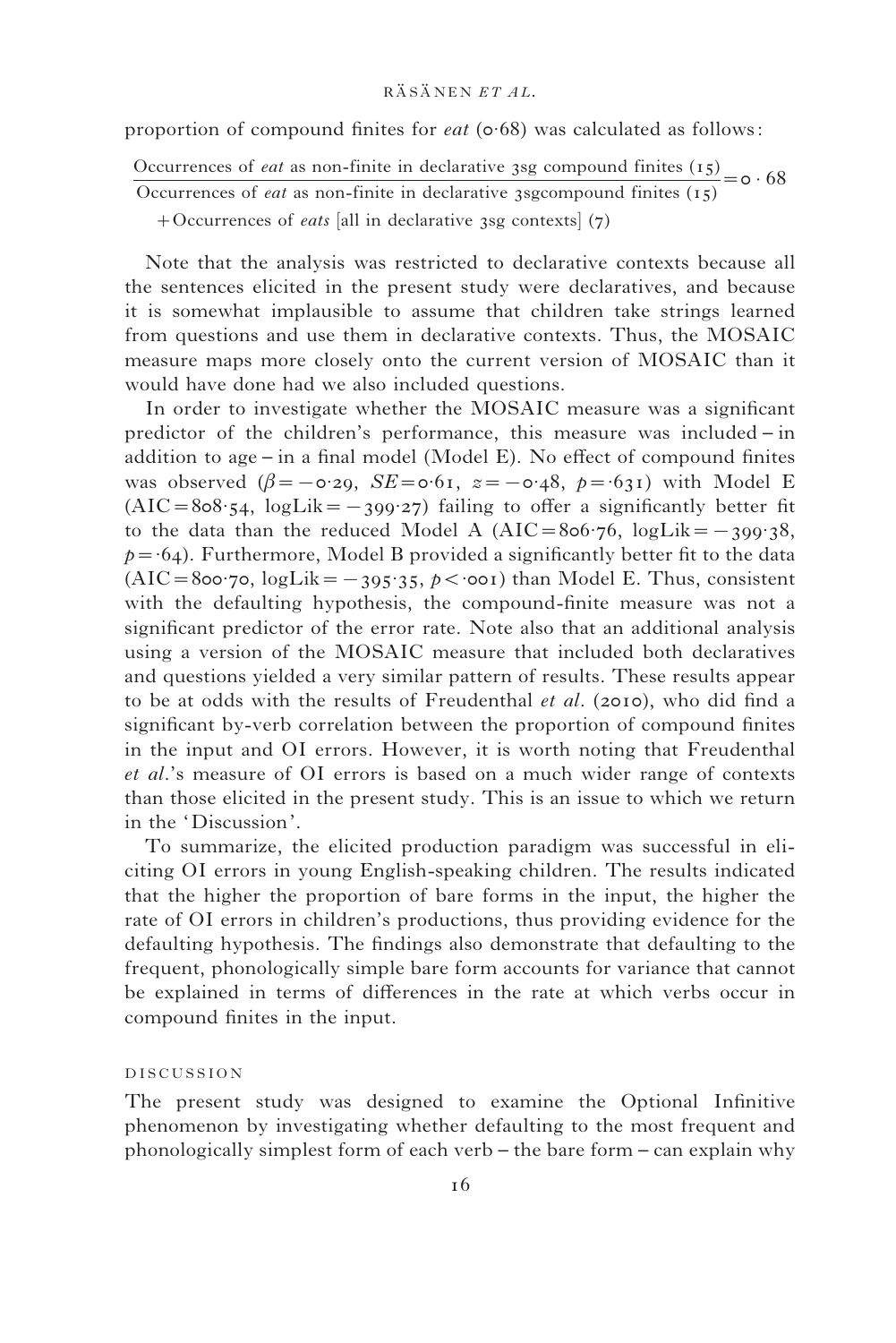English-speaking children produce OI errors at higher rates than would be predicted by current accounts (both the VLM and MOSAIC). The study took the form of a picture-description task designed to elicit attempts at 3sg -s verb forms in simple finite contexts. In support of the defaulting hypothesis under investigation, it was found that – across verbs – the proportion of bare vs.  $3sg -s$  forms in the input was a significant negative predictor of the rate at which children produced correct 3sg -s forms vs. OI errors. The truncated compound-finite structures learned from the input did not, on the other hand, predict any significant variance in children's performance. Our results, therefore, suggest that the process of defaulting is a factor in explaining OI errors in English.

One possible interpretation of these findings is that all apparent OI errors in English can be explained in terms of a process of defaulting to the most frequent (and/or phonologically simple) verb form. This interpretation cannot be ruled out on the basis of the present results. However, it appears somewhat implausible given the cross-linguistic data. This is partly because it is clear that some additional mechanism is required to explain OI errors in languages in which the non-finite form is clearly an infinitival form (Wexler, 1998), and not the most frequent and/or phonologically simplest form in the input. Such a mechanism is likely to generate OI errors in English as well as in these languages.

A more plausible interpretation is therefore that apparent OI errors in English reflect the operation of two distinct processes: one that results in the production of non-finite forms, and one that results in the production of bare stems (although these forms are, of course, indistinguishable in English). For example, one possibility is that OI errors in modal contexts reflect the learning of non-finite forms from compound finite structures (as implemented in MOSAIC), whereas apparent OI errors in simple finite contexts reflect a process of defaulting to the most frequent (and/or phonologically simple) verb form. Although clearly less parsimonious than a single-factor model, a two-factor model of this kind has a number of empirical advantages over its competitors.

First, a two-factor model is consistent with the data from languages such as Spanish in which children have been reported to produce both OI errors (at low rates) and defaulting errors. In the 'Introduction' to the present study, we reviewed evidence suggesting that learners of languages such as Spanish and Finnish show defaulting behaviour, but that this leads to forms with incorrect person/number marking (e.g., the use of a 3sg verb form with a 3pl subject), as opposed to OI errors (e.g., Aguado-Orea, 2004, for Spanish;; Toivainen, 1980; Laalo, 1994, 2003, for Finnish; see also Dabrowska & Szczerbinski, 2006, for Polish noun morphology). Thus, an account combining learning from compound finites and defaulting has the potential not only to account for both OI errors and incorrect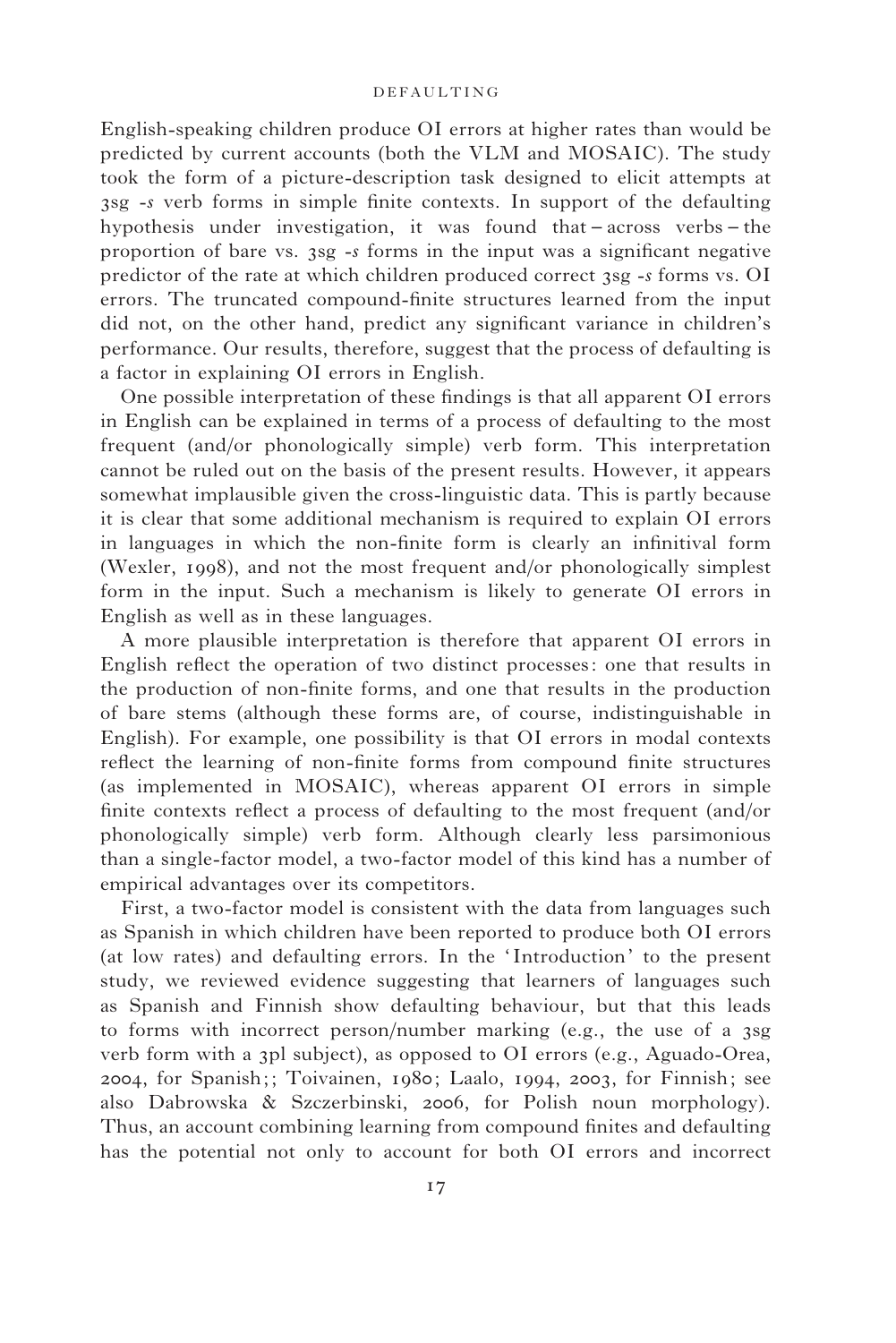person-/number-marking errors, but also to predict how the relative frequency of each error type will vary across languages, as a function of which particular surface form is of the highest frequency (and/or phonological simplicity). Indeed, it is important to emphasize that our claim is not that defaulting errors are unique to English. All that is unique about English is the fact that defaulting errors result in forms that happen to resemble non-finite forms, as opposed to incorrect person-/number-marked forms.

Second, a two-factor model provides a potential explanation of a key difference between English, in which OI errors occur in both modal and non-modal contexts, and other Germanic languages, in which OI errors virtually always have a modal reading (the well-known MODAL REFERENCE EFFECT; e.g., Hoekstra & Hyams, 1998; Josefsson, 2002; see also Ingram & Thompson, 1996; Wijnen, 1998): English-speaking children produce both modal OI errors by truncating compound finites and non-modal OI errors by defaulting. Learners of other Germanic languages produce modal OI errors by truncating compound finites, but do not produce non-modal OI errors by defaulting. Defaulting in these languages would lead to person-/number-marking errors (as observed in Spanish) and sometimes serendipitously to correct forms, as both Dutch and German have a number of homophonous person-/number-marked forms.

Third, a two-factor model provides a way of resolving the apparent discrepancy between the results of the present study, which found no relationship between error rates and the proportion of non-finite forms in compound finites in the input (for English) and the results of Freudenthal et al. (2010), who found a significant correlation, both in English and in a number of other languages. The apparent discrepancy arises because OI error rates based on naturalistic speech (Freudenthal et al., 2010) collapse together OI errors in modal (i.e., compound finite) and non-modal (i.e., simple finite) contexts. One would therefore expect these error rates to be related to the rate at which verbs occur in compound finites in the input. In contrast, the error rates reported in the present study are based only on non-modal contexts. One would therefore expect these rates to be related to the rate at which verbs occurred in bare as opposed to 3sg -s form in the input, rather than the rate at which they occurred in compound finites.

An important goal of future research is to establish the relative contributions of defaulting and other mechanisms such as the truncation of compound finites (MOSAIC) or probabilistic setting of the TENSE parameter (VLM). It will also be necessary to explain how the relative contributions of each mechanism vary across languages, and change with development. Focusing on the MOSAIC account, one way to tease apart the factors of (a) truncating compound finites and (b) defaulting would be to compare children's OI error rates in modal and non-modal contexts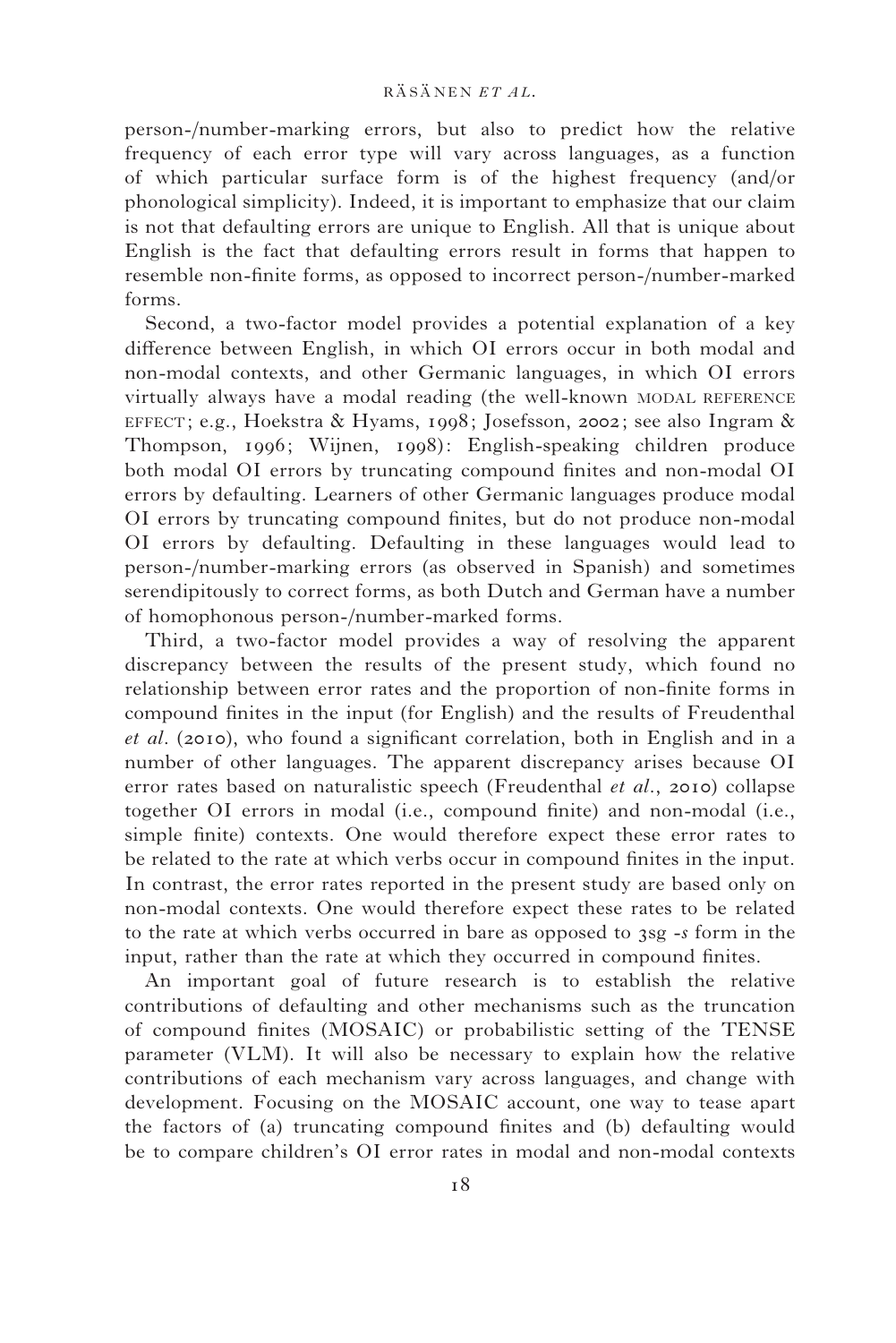(e.g., for the target sentences Adam will eat an apple vs. Adam eats an apple). If, for a given verb, children produce OI errors for the former but not the latter sentence type, this constitutes clear evidence for a pure effect of truncating compound finites. We are currently investigating this two-factor account by conducting a study of this type, comparing across different ages and different languages (English vs. Swedish).

Future research should also explicitly test the prediction of the defaulting hypothesis that, across all languages, defaulting errors will be produced for items where a particular target form (e.g., 3pl) is of much lower frequency than a competing form  $(e.g., 3sg)$ . In principle, the relative frequency of the target and competing forms should predict the error rate, regardless of the particular error type (e.g., OI vs. 3sg for 3pl substitution) and the particular language under consideration. In practice, the factors of phonology (ease of production) and type frequency (the number of different verbs and grammatical functions to which a given morpheme applies) will presumably complicate the picture somewhat. Indeed, given the impoverished in flectional morphology of English, the present study does not allow for investigation of the extent (if any) to which the apparent 'default' status of the bare form is a consequence of its type frequency and phonological simplicity, as opposed to simple token frequency. This, too, is a question for future research.

A final issue that should be addressed by future research concerns the nature of children's representations. For example, when children produce a correctly inflected 3sg -s form, we do not know whether they are (a) directly retrieving a stored form, (b) retrieving the stem and applying a productive 'add -s' rule, or (c) something in between (e.g., conducting an online generalization over stored forms weighted by frequency and phonological similarity to the target). Conversely, when children produce an (apparent) OI error, we do not know whether they have (a) erroneously stored the bare form as the 3sg form of that verb, (b) know the appropriate 3sg -s form, with the problem purely one of lexical retrieval,  $or - again - (c)$  something in between (e.g., perhaps both the bare and  $3sg -s$  forms of each verb are stored in memory, each linked probabilistically – and, for children, imperfectly – to its role(s) in the inflectional paradigm). The findings of the present study suggest that any successful account will have to incorporate a role for the relative input frequencies of bare and 3sg -s at some stage (storage, retrieval, or both). Answering the more detailed questions outlined here will require future research using paradigms better suited to revealing participants' underlying representations (e.g., reaction-time measures).

To conclude, the findings of the present study provide evidence that the process of defaulting to a high-frequency/phonologically simple form is a real phenomenon. This phenomenon offers a possible explanation of why English-speaking children produce more OI errors than would be expected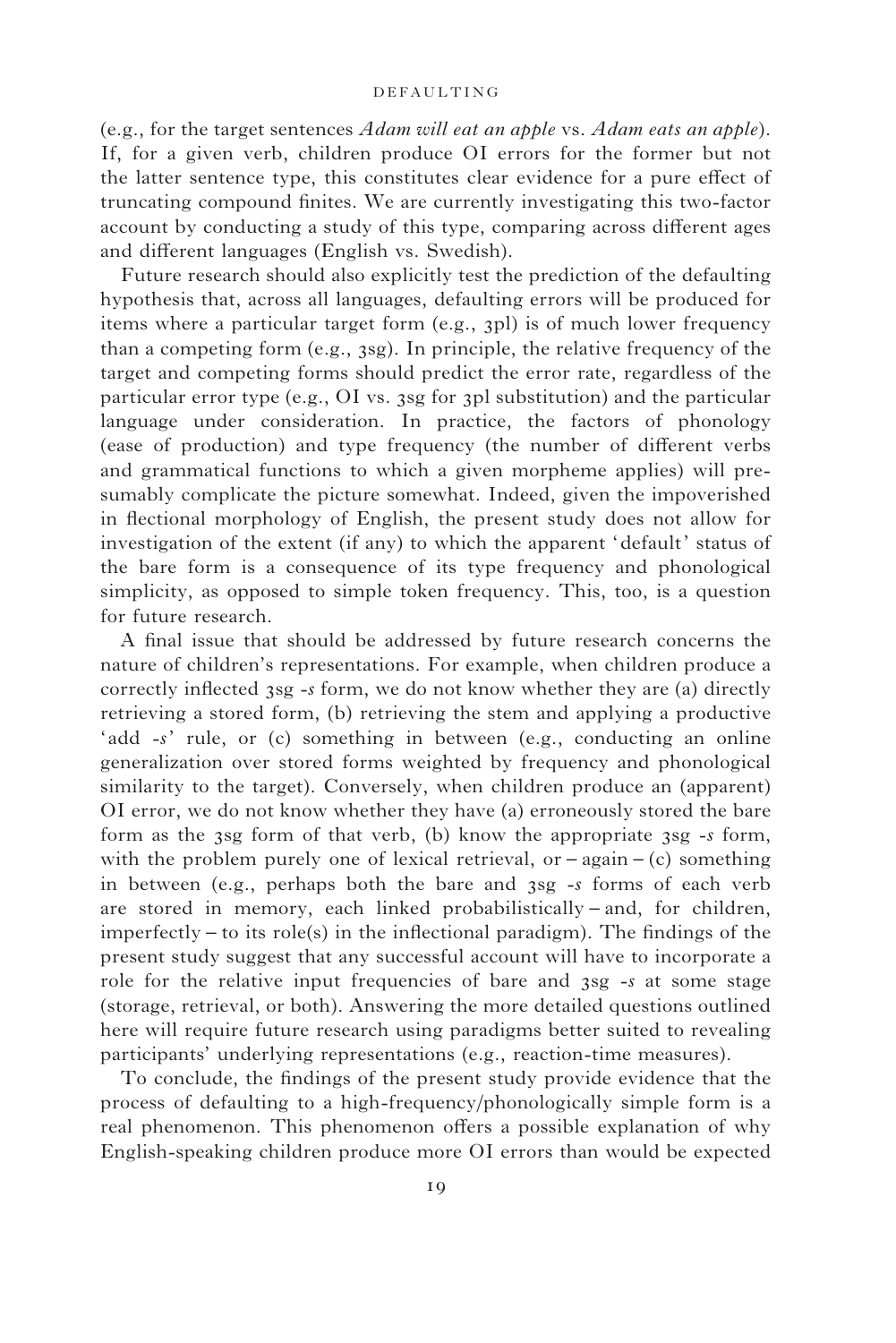by current models of the OI stage. Defaulting and producing OIs by truncating compound-finite input structures should, however, be seen as complementary rather than as competing explanations of the OI phenomenon, as only the latter is able to explain the cross-linguistic error pattern, suggesting the need for a model that combines both factors.

#### REFERENCES

- Aguado-Orea, J. (2004). The acquisition of morpho-syntax in Spanish: implications for current theories of development. Unpublished doctoral dissertation, University of Nottingham.
- Baayen, R. H. (2008). Analyzing linguistic data : a practical introduction to statistics using R. Cambridge: Cambridge University Press.
- Blom, E. (2007). Modality, infinitives, and finite bare verbs in Dutch and English child language. Language Acquisition  $I_4$ , 75–113.
- Bromberg, H. S. & Wexler, K. (1995). Null subjects in child Wh-questions. MIT Working Papers in Linguistics 26, 221-47.
- Brown, R. (1973). A first language: the early stages. Cambridge, MA: Harvard University Press.
- Brown, R. & Bellugi, U. (1964). Three processes in the child's acquisition of syntax. Harvard Educational Review 34, 133–51.
- Cazden, C. B. (1968). The acquisition of noun and verb inflections. Child Development 39, 433–48.
- Dabrowska, E. & Szczerbinski, M. (2006). Polish children's productivity with case marking: the role of regularity, type frequency, and phonological diversity. Journal of Child Language 33, 559–97.
- Finneran, D. A. & Leonard, L. B. (2010). Role of linguistic input in third person singular -s use in the speech of young children. *Journal of Speech, Language, and Hearing Research* 53, 1065–74.
- Freudenthal, D., Pine, J. M., Aguado-Orea, J. & Gobet, F. (2007). Modelling the developmental patterning of finiteness marking in English, Dutch, German and Spanish using MOSAIC. Cognitive Science 31, 311–41.
- Freudenthal, D., Pine, J. M. & Gobet, F. (2006). Modeling the development of children's use of Optional Infinitives in Dutch and English using MOSAIC. Cognitive Science 30, 277–310.
- Freudenthal, D., Pine, J. M. & Gobet, F. (2009). Simulating the referential properties of Dutch, German and English root infinitives. *Language Learning and Development* 5, 1–29.
- Freudenthal, D., Pine, J. M. & Gobet, F. (2010). Explaining quantitative variation in the rate of Optional Infinitive errors across languages: a comparison of MOSAIC and the Variational Learning Model. Journal of Child Language 37, 643-69.
- Gerken, L. (1996). Prosodic structure in young children's language production. Language 72, 683–712.
- Harris, T. & Wexler, K. (1996). The optional-infinitive stage in child English. In H. Clahsen (ed.), Generative perspectives on language acquisition, 1–42. Philadelphia: John Benjamins.
- Hoekstra, T. & Hyams, N. (1998). Aspects of root infinitives. Lingua 106,  $81$ –112.
- Ingram, D. & Thompson, W. (1996). Early syntactic acquisition in German: evidence for the modal hypothesis. Language 72, 97-120.
- Jordens, P. (1990). The acquisition of verb placement in Dutch and German. Linguistics 28, 1407–48.
- Josefsson, G. (2002). The use and function of nonfinite root clauses in Swedish child language. Language Acquisition 10, 273–320.
- Laalo, K. (1994). Kaksitavuvaihe lapsen kielen kehityksessä. Virittäjä 97, 430–48.
- Laalo, K. (2003). Early verb development in Finnish: a preliminary approach to miniparadigms. In D. Bittner, W. U. Dressler & M. Kilani-Schoch (eds.), Development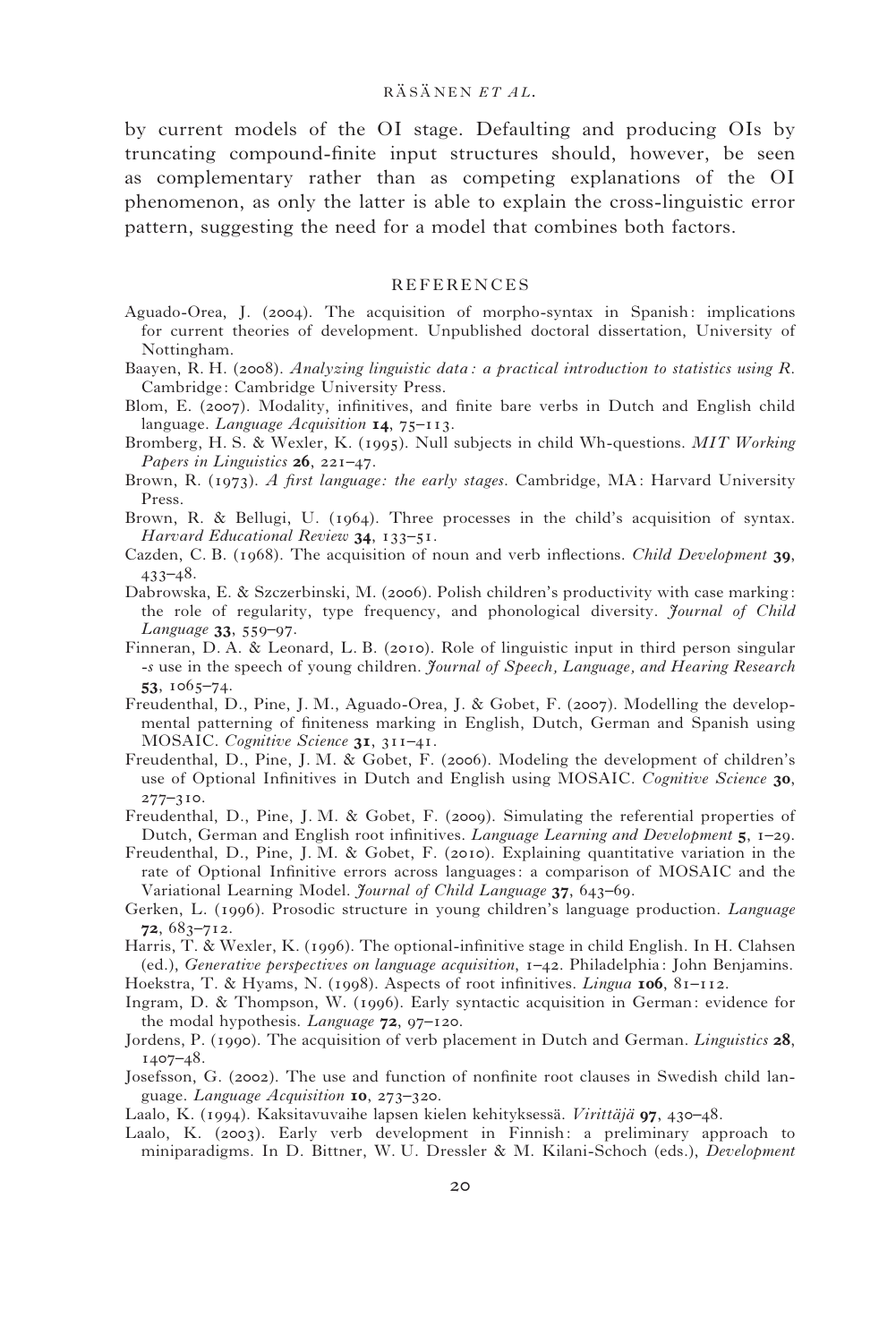of verb inflection in first language acquisition : a cross-linguistic perspective, 323–50. Berlin: Mouton de Gruyter.

- Legate, J. A. & Yang, C. (2007). Morphosyntactic learning and the development of tense. Language Acquisition  $I_4$ ,  $315-44$ .
- MacWhinney, B. (2000). The CHILDES project: tools for analyzing talk: Vol. 2. The database. London: Lawrence Erlbaum Associates.
- Matthews, D. E. & Theakston, A. L. (2006). Errors of omission in English-speaking children's production of plurals and the past tense: the effects of frequency, phonology, and competition. Cognitive Science, 301027-52.
- Oetting, J. & Horohov, J. (1997). Past tense marking in children with and without specific language impairment. Journal of Speech, Language, and Hearing Research 40,  $62 - 74.$
- Poeppel, D. & Wexler, K. (1993). The full competence hypothesis of clause structure in early German. Language  $69$ ,  $1-33$ .
- Radford, A. & Ploennig-Pacheco, I. (1995). The morphosyntax of subjects and verbs in child Spanish: a case study. Essex Reports in Linguistics 5, 23-67.
- Rizzi, I. (1994). Some notes on linguistic theory and language development: the case of root infinitives. Language Acquisition 3, 371–93.
- Rowland, C. F. & Theakston, A. L. (2009). The acquisition of auxiliary syntax: a longitudinal elicitation study. Part 2: The modals and auxiliary DO. Journal of Speech, Language, and Hearing Research  $52(6)$ , 1471–92.
- Schutze, C. T. & Wexler, K. (1996). Subject case licensing and English root infinitives. Proceedings of the 20th Annual Boston University Conference on Language Development, 670–81. Cambridge, MA: MIT Press.
- Song, J. Y., Sundara, M. & Demuth, K. (2009). Phonological constraints on children's production of English third person singular -s. *Journal of Speech, Language, and Hearing* Research  $52, 623 - 42.$
- Theakston, A. L., Lieven, E. V. M., Pine, J. M. & Rowland, C. F. (2001). The role of performance limitations in the acquisition of verb-argument structure: an alternative account. Journal of Child Language 28, 127-52.
- Theakston, A. L., Lieven E. V. & Tomasello M. (2003). The role of input in the acquisition of third-person singular verbs in English. Journal of Speech, Language, & Hearing  $Research 46, 863-77.$
- Toivainen, J. (1980). Inflectional affixes used by Finnish-speaking children aged  $1-3$  years. Helsinki: Suomen kirjallisuus seura.
- Valian, V. & Aubry, S. (2005). When opportunity knocks twice: two-year-olds' repetition of sentence subjects. *Journal of Child Language* 32,  $617-41$ .
- Van der Lely, H. K. J. & Ullman, M. T. (2001). Past tense morphology in specifically language impaired and normally developing children. *Language and Cognitive Processes* 16, 177–217.
- Wexler, K. (1994). Optional infinitives, head movement and the economy of derivation in child grammar. In N. Hornstein & D. Lightfood (eds.), Verb movement, 305–50. Cambridge: Cambridge University Press.
- Wexler, K. (1998). Very early parameter setting and the unique checking constraint: a new explanation of the optional infinitive stage. *Lingua* **106**,  $23-79$ .
- Wijnen, F. (1998). The temporal interpretation of Dutch children's root infinitivals: the effect of eventivity. First Language 18, 379-402.
- Yang, C. (2002). Knowledge and learning in natural language. New York: Oxford University Press.
- Yang, C. (2004). Universal Grammar, statistics, or both? Trends in Cognitive Sciences  $8,451-56.$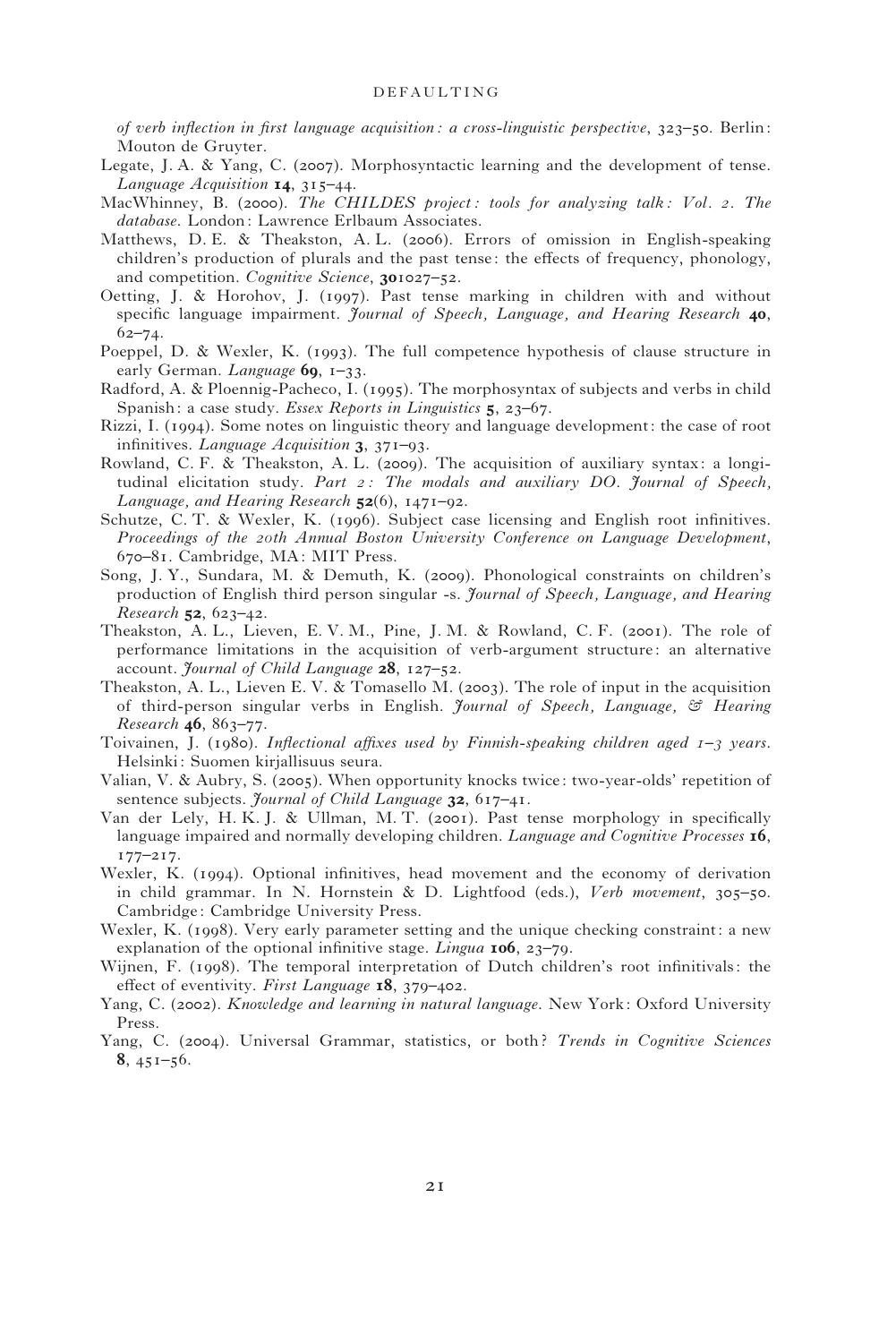## RÄSÄNEN ET AL.

## Appendix

Complete set of test sentences used in the present study (in alphabetical order). The target clause is in italics.

| <b>BUILD</b>  | Every day the children build something. Sam builds a house      |
|---------------|-----------------------------------------------------------------|
|               | and  Kate builds a castle.                                      |
| <b>BUY</b>    | Every day the children buy some food. Sam buys a banana         |
|               | and  Kate buys an apple.                                        |
| <b>CLIMB</b>  | Every day the children climb in the woods. Kate climbs a big    |
|               | rock and  Sam climbs a big tree.                                |
| <b>COLOR</b>  | Every day the children colour in some pictures. Sam colours     |
|               | in a car and  Kate colours in a bus.                            |
| <b>COME</b>   | Every day some visitors come around. The postman comes in       |
|               | the morning and  Gran comes after school.                       |
| <b>CUDDLE</b> | Every day the children want to cuddle a pet. Sam cuddles a      |
|               | puppy and  Kate cuddles a kitten.                               |
| DO            | Every day the children do some pictures. Sam does a painting    |
|               | and  Kate does a drawing.                                       |
| <b>DRAW</b>   | Every day the children draw something. Kate draws a horse       |
|               | and  Sam draws a rabbit.                                        |
| <b>DRINK</b>  | Every day the children drink something. Kate drinks orange      |
|               | juice and  Sam drinks apple juice.                              |
| <b>DRIVE</b>  | Every day the children drive their cars. Kate drives a red car  |
|               | and  Sam drives a blue car.                                     |
| <b>EAT</b>    | Every day the children eat some fruit. Sam eats an orange       |
|               | and  Kate eats an apple.                                        |
| <b>FIND</b>   | Every day the children find something. Sam finds a coat         |
|               | and  Kate finds a jumper.                                       |
| <b>FIT</b>    | Every day the children put their teletubbies away. The toys     |
|               | fit into different containers. Laa-laa fits in the basket       |
|               | and $\ldots$ <i>Po fits in the box.</i>                         |
| <b>GIVE</b>   | Every day the children give Mum something. Kate gives a         |
|               | card and  Sam gives a present.                                  |
| GO            | Every day the children tidy up their toys. The toys go in       |
|               | different places. Rosie goes in the basket and  Jim goes in the |
|               | box.                                                            |
| <b>HAVE</b>   | Every day the children have a new toy to play with. Today       |
|               | Kate has a doll and  Sam has a football.                        |
| <b>HELP</b>   | Every day the children help someone. Sam helps Uncle John       |
|               | and  Kate helps Auntie Jane.                                    |
| <b>HOLD</b>   | Every day the children hold some animals. Kate holds a          |
|               | puppy and  Sam holds a kitten.                                  |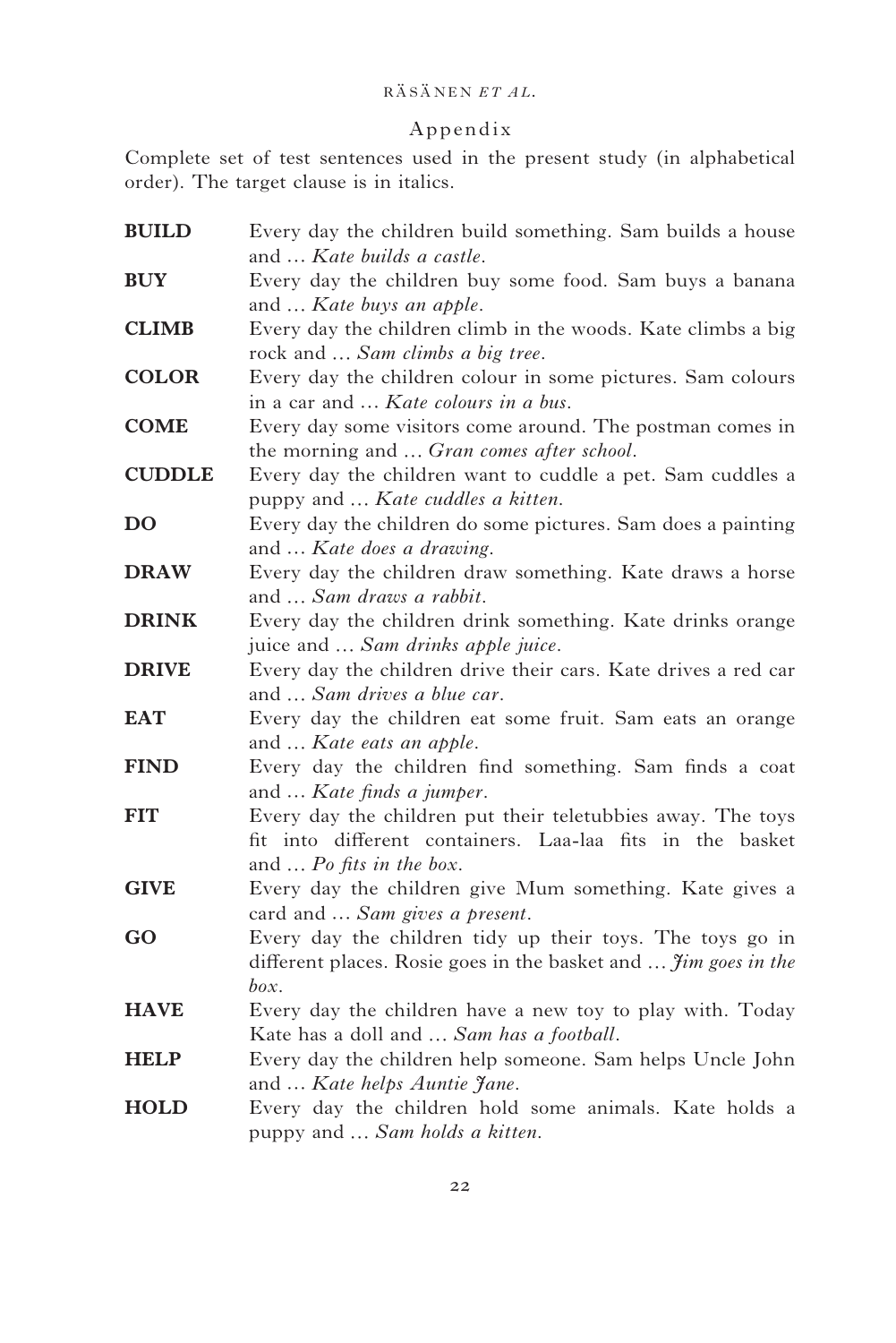- HURT Every day the children hurt themselves. Sam hurts a bit and ... Kate hurts all over.
- KEEP Every day when it's time for dinner the children keep on playing. Kate keeps on drawing and ... Sam keeps on painting.
- KNOW Every day Mum asks what animals the children know most about. Sam knows about dogs and ... Kate knows about cats.
- LEAVE Every day the children leave something behind at school. Sam leaves a coat and ... Kate leaves a jumper.
- LET Every day the children let their friends into the house. Kate lets Mary in and ... Sam lets Andrew in.
- LIKE Every day Mum wants to know what the children would like to eat. Sam likes bacon and  $\ldots$  Kate likes egg on toast.
- LOOK Every day the children look for their clothes. Sam looks in the wardrobe and ... Kate looks in the box.
- MAKE Every day the children make something to eat. Sam makes a sandwich and  $\ldots$  Kate makes a big cake.
- NEED Every day the children need to finish off their jigsaw puzzles. Sam needs a square piece and ... Kate needs a round piece.
- OPEN Every day the children open something. Sam opens a can and ... Kate opens a bottle.
- PLAY Every day the children play games. Kate plays a card game and  $\ldots$  Sam plays a board game.
- PULL Every day the children pull things around. Kate pulls a red cart and ... Sam pulls a blue cart.
- PUSH Every day the children push people out of the way. Sam pushes Uncle John and ... Kate pushes Auntie Jane.
- PUT Every day the children put their clothes on. Kate puts a scarf on and ... Sam puts a hat on.
- **READ** Every day the children read before they go to bed. Kate reads a red book and ... Sam reads a blue book.
- RUN Every day the children run to school. Sam runs down the road and ... Kate runs after him.
- SAY Every day the children say what they want for breakfast. Sam says cereal and ... Kate says apple pie.
- SEE Every day the children see animals at the zoo. Sam sees an elephant and  $\ldots$  Kate sees a tiger.
- **SHOW** Every day the children show their Mum what they have done at school. Sam shows a drawing and ... Kate shows a painting.
- **SLEEP** Every day the children sleep. Kate sleeps at night and  $\ldots$  Sam sleeps all day long.